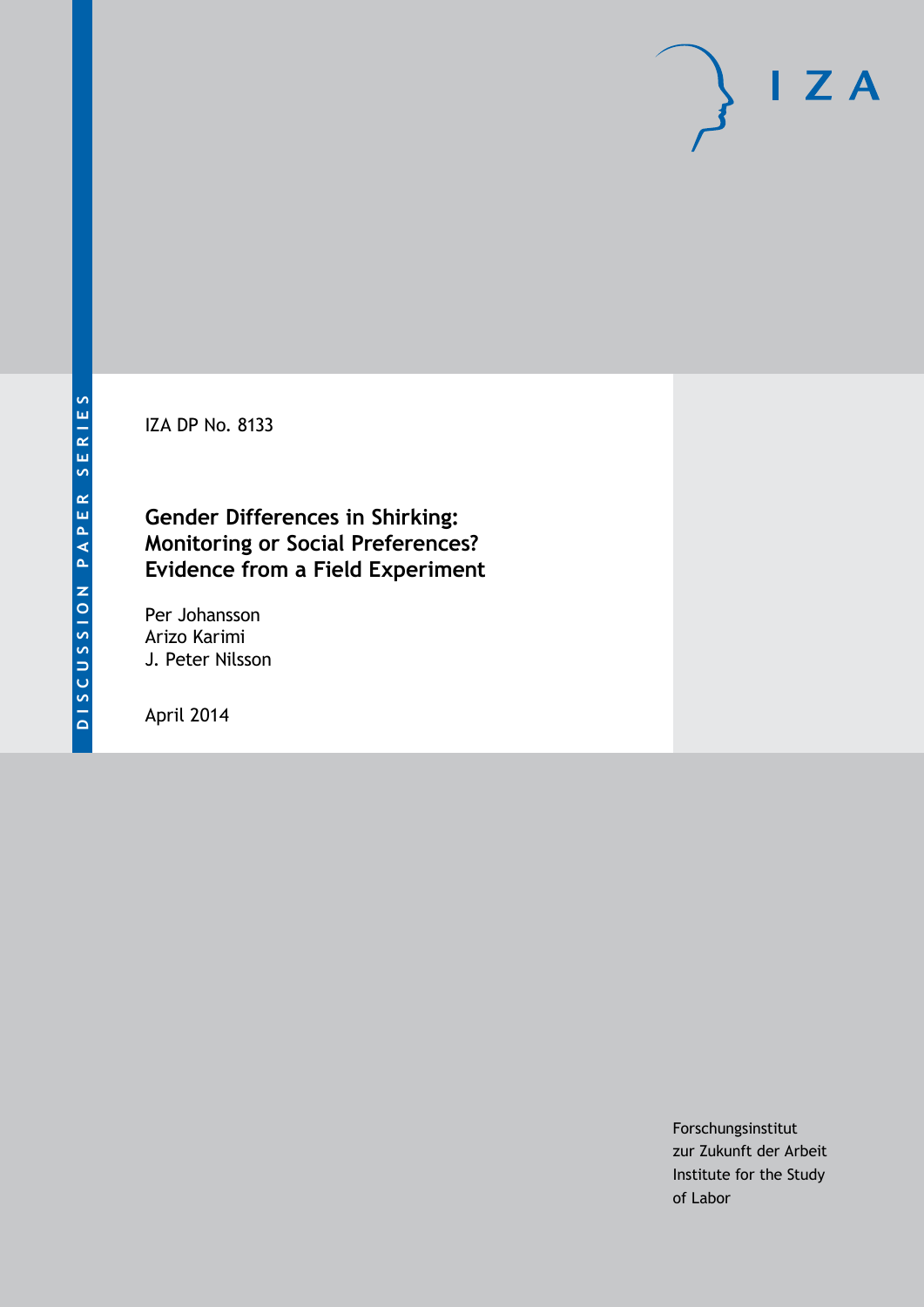# **Gender Differences in Shirking: Monitoring or Social Preferences? Evidence from a Field Experiment**

## **Per Johansson**

*IFAU, Uppsala University, UCLS and IZA*

#### **Arizo Karimi**

*Uppsala University, IFAU and UCLS*

## **J. Peter Nilsson**

*IIES, Stockholm University, IFAU and UCLS*

## Discussion Paper No. 8133 April 2014

IZA

P.O. Box 7240 53072 Bonn **Germany** 

Phone: +49-228-3894-0 Fax: +49-228-3894-180 E-mail: [iza@iza.org](mailto:iza@iza.org)

Any opinions expressed here are those of the author(s) and not those of IZA. Research published in this series may include views on policy, but the institute itself takes no institutional policy positions. The IZA research network is committed to the IZA Guiding Principles of Research Integrity.

The Institute for the Study of Labor (IZA) in Bonn is a local and virtual international research center and a place of communication between science, politics and business. IZA is an independent nonprofit organization supported by Deutsche Post Foundation. The center is associated with the University of Bonn and offers a stimulating research environment through its international network, workshops and conferences, data service, project support, research visits and doctoral program. IZA engages in (i) original and internationally competitive research in all fields of labor economics, (ii) development of policy concepts, and (iii) dissemination of research results and concepts to the interested public.

<span id="page-1-0"></span>IZA Discussion Papers often represent preliminary work and are circulated to encourage discussion. Citation of such a paper should account for its provisional character. A revised version may be available directly from the author.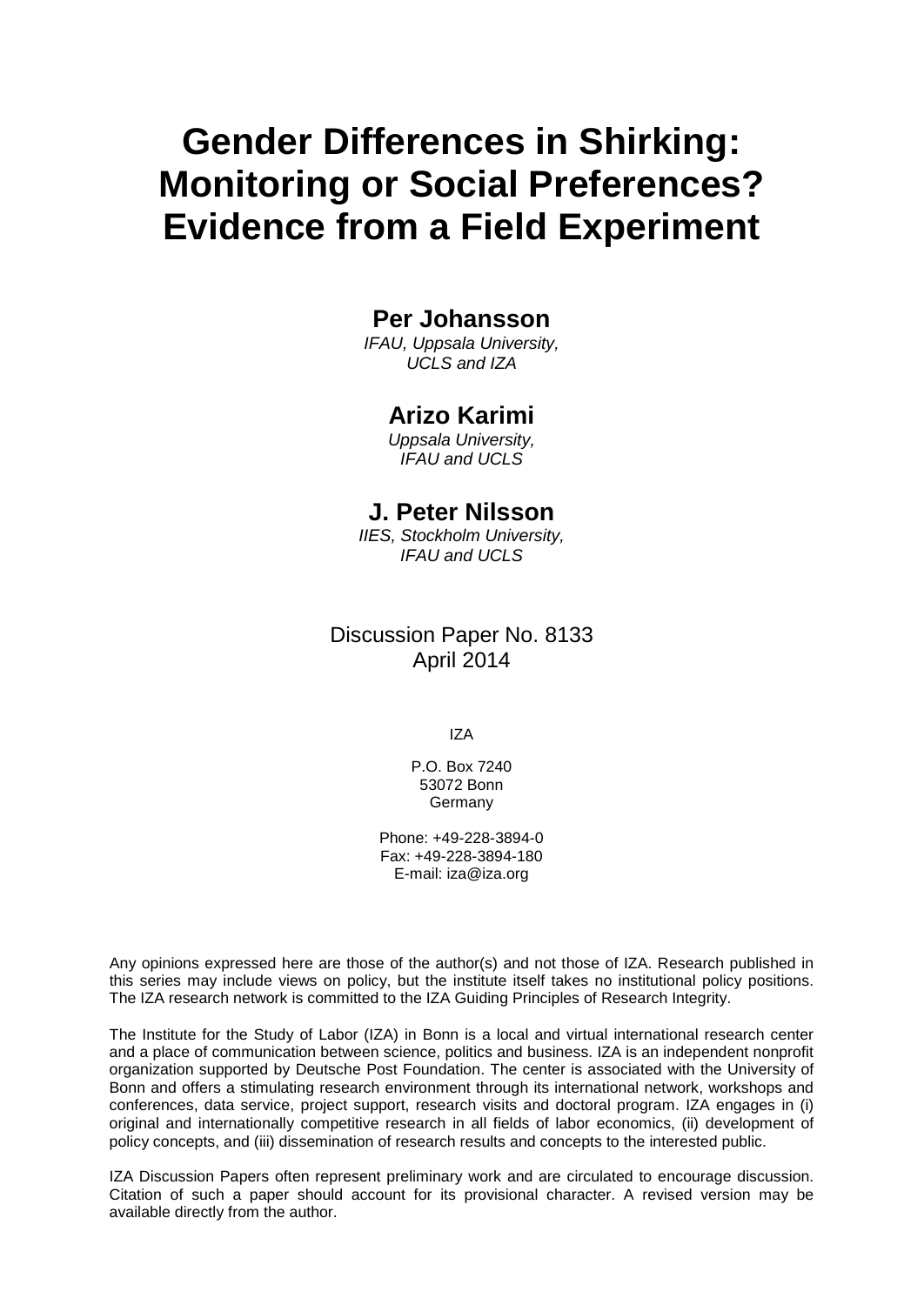IZA Discussion Paper No. 8133 April 2014

# **ABSTRACT**

## **Gender Differences in Shirking: Monitoring or Social Preferences? Evidence from a Field Experiment[\\*](#page-1-0)**

This paper studies gender differences in the extent to which social preferences affect workers' shirking decisions. Using exogenous variation in work absence induced by a randomized field experiment that increased treated workers' absence, we find that also nontreated workers increased their absence as a response. Furthermore, we find that male workers react more strongly to decreased monitoring, but no significant gender difference in the extent to which workers are influenced by peers. However, our results suggest significant heterogeneity in the degree of influence that male and female workers exert on each other: conditional on the potential exposure to same-sex co-workers, men are only affected by their male peers, and women are only affected by their female peers.

JEL Classification: C23, C93, J24

Keywords: peer effects, employer-employee data, social preferences, randomized field experiment

Corresponding author:

Per Johansson IFAU Box 513 752 20 Uppsala Sweden E-mail: [per.johansson@ifau.uu.se](mailto:per.johansson@ifau.uu.se)

We thank V. Joseph Hotz, Hans Grönqvist, Lena Hensvik, Olof Åslund and Peter Skogman Thoursie for useful comments and suggestions.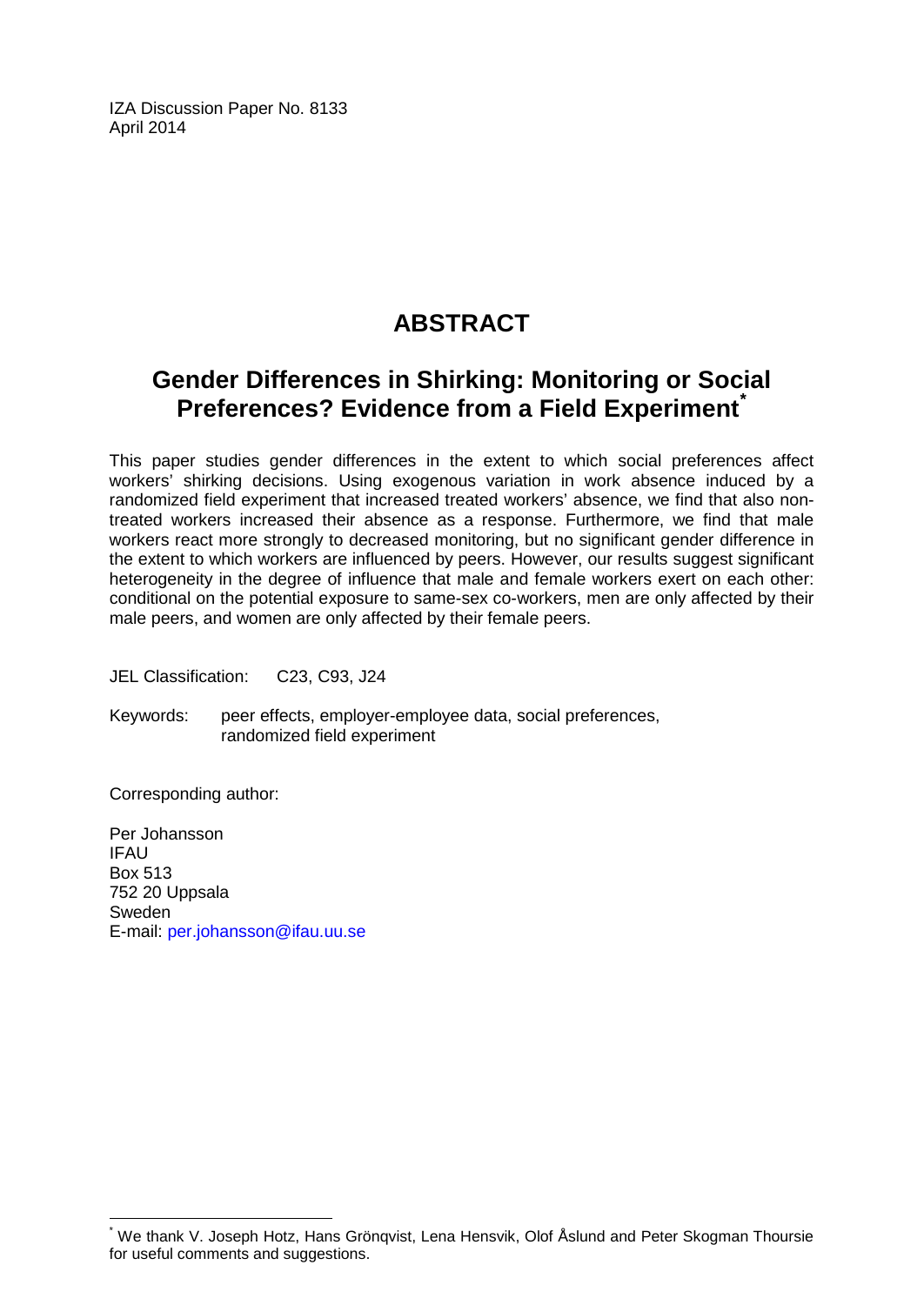## 1 Introduction

Recent advances in the economics experimental literature has documented gender differences along various dimensions of social preferences and psychological attributes. For example, empirical evidence suggest that women are, compared to men, more averse to risk and competition, and more other-regarding and reciprocal (see e.g. [Bertrand](#page-21-0) [2011,](#page-21-0) [Croson & Gneezy](#page-21-1) [2009,](#page-21-1) for overviews of the literature). Differences in psychological traits and social mindedness are often hypothesized to explain observed gender differences in consumption and investment behavior, as well as differences in the labor market. However, the empirical evidence on disparities in attributes and social preferences between the genders is most often based on laboratory experiments. It is still largely an open question whether evidence from the lab generalizes to economic behavior in real markets [\(Bertrand](#page-21-0) [2011\)](#page-21-0).

This paper contributes to the literature on gender differences in social preferences by studying the extent to which social incentives determine productivity behavior of male and female workers. Specifically, we study whether the responsiveness to peers in individual shirking behavior differs between male and female workers, and whether individuals are influenced to the same extent by co-workers of their own gender as by those of the opposite sex.

We use exogenous variation in co-workers' absence induced by a large scale social experiment that altered the incentives for short-term work absence through decreased monitoring for nearly half of all workers in Gothenburg, the second largest city in Sweden.<sup>1</sup> Before the experiment, workers were required to present a doctor's certificate on the 8th day of a sickness absence spell in order to continue receiving temporary benefits for further leave. For individuals assigned to the treatment group, the monitoring-free period was extended to the 15th day of an absence spell. Thus, treated workers could be on leave with benefits at their own discretion for 14 days instead of 7, whereas the control group faced the usual restriction of 7 days of non-monitored absence. The experiment ran for 6 months; from July through December of 1988.

While peer effects can arise due to nonsocial spillovers, such as information sharing and externalities, the experiment provides a setting in which peer effects are likely to be informative of the presence of social preferences in the workplace. First, information sharing is an unlikely channel for peer effects in our context; the experiment was preceded by a massive information campaign making both the experimental design and, if not previously known to workers, the rules of the sickness insurance clear. Second, the experiment is not likely to have altered the health of workers, as it only decreased the *monitoring* of absenteeism during six months. Moreover, in line with [Hesselius et al.](#page-21-2) [\(2009,](#page-21-2) [2013\)](#page-21-3) who study peer effects of the same experiment, our results do not lend support to peer effects arising due to health

<sup>&</sup>lt;sup>1</sup>Sickness absence is determined by workers' health status, but solely considering health is not sufficient to explain the large variation in sickness absence within and across firms. Economists have also stressed the importance of economic incentives and several studies document that workers adjust their absence levels to the generosity of the sickness insurance (see e.g. [Johansson & Palme](#page-22-0) [2005,](#page-22-0) [Ziebarth & Karlsson](#page-22-1) [2013\)](#page-22-1). Recently, some studies have shown that sickness absence is also influenced by co-workers' absence levels [\(Ichino &](#page-21-4) [Maggi](#page-21-4) [2000,](#page-21-4) [Hesselius et al.](#page-21-2) [2009,](#page-21-2) [2013\)](#page-21-3) and that social interactions thus are an important determinant of worker absenteeism.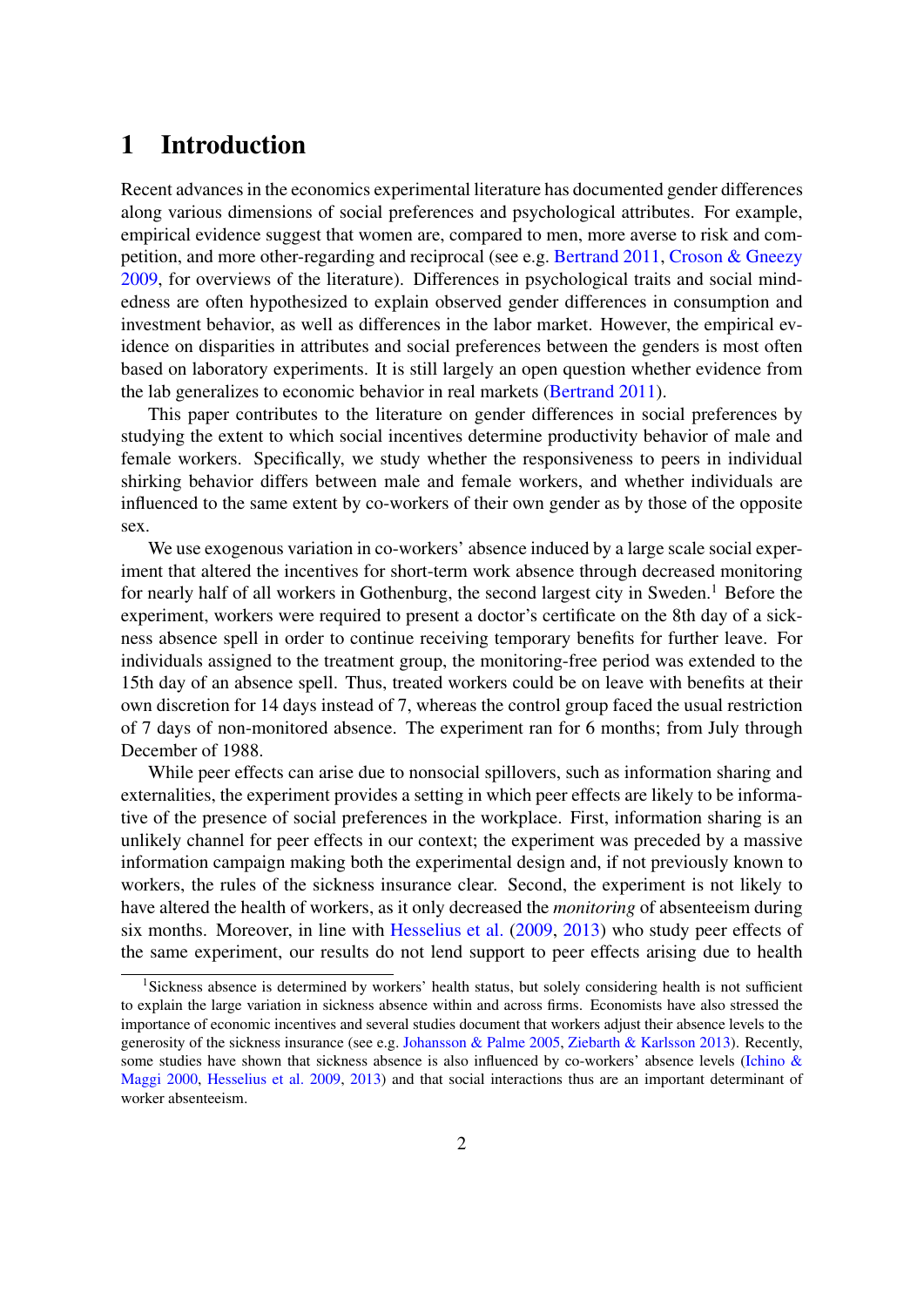spillovers. Thus, in the absence of social preferences, workers should not respond to their co-workers' behavior in their decision to be absent from work. [Hesselius et al.](#page-21-2) [\(2009,](#page-21-2) [2013\)](#page-21-3) conclude that the positive peer effects on absenteeism found in their respective studies were consistent with preferences for fairness or reciprocity.

The experiment also provides a close to ideal setting in which to identify peer effects. Identifying social interactions has proven to be difficult due to the well known problems of endogenous group membership, and reverse causality. The latter arises because each peer group member is simultaneously affecting every other group member [\(Manski](#page-22-2) [1993\)](#page-22-2). A commonly used strategy in the previous literature to overcome these identification issues has been to use exogenous variation in peer group membership. However, as argued by [Angrist](#page-21-5) [\(2013\)](#page-21-5), a more compelling strategy to provide evidence on the nature of peer effects is to use randomized research designs that manipulate peer characteristics in a manner unrelated to individual characteristics. Using variation in co-workers' absence induced by the experiment allows us to address the severe identification problems in the latter manner. First, treatment was randomized based on birth date: workers born on an even date were assigned to the treatment group, and workers born on an uneven date were assigned to the control group. The randomized assignment directly addresses the problem of endogenous group membership since it balances all other determinants of work absence. The reverse causality problem can be addressed because, within each workplace, treatment was assigned to only a subset of employees by virtue of the randomization. The experiment thus altered the incentives for the treatment group, leaving the non-treated workers' incentives unchanged. The response among the non-treated, then, provides information about how the reference group affects individual behavior, and not the other way around.<sup>2</sup>

Our analysis provides four main findings. First, consistent with [Hartman et al.](#page-21-6) [\(2013\)](#page-21-6), we find that the decreased monitoring significantly increased non-monitored absence among the treated workers. Second, in line with [Hesselius et al.](#page-21-2) [\(2009,](#page-21-2) [2013\)](#page-21-3), we find significantly positive peer effects in shirking; non-treated workers are estimated to increase their nonmonitored absence as a response to being exposed to treated peers.

Third, we find that male workers react more strongly to the decreased monitoring compared to female workers; there is a larger positive effect of being assigned to treatment on non-monitored absence among male workers. Women's shirking behavior, on the other hand, seems slightly more responsive to peers compared to that of men's shirking. This could potentially imply that women are more other-regarding than men: while male workers take the opportunity to increase absence when monitoring decreases, women look more to their surrounding co-workers' behavior when deciding whether to shirk or not. Interestingly, however, we find significant heterogeneity in the degree of influence that male and female workers exert on each other: men are only affected by their male peers, and women are only affected by their female peers. In fact, when we decompose the effect of the fraction treated peers into fractions of male and female treated peers, respectively, there is no significant

<sup>&</sup>lt;sup>2</sup>This "partial population intervention" approach was outlined by [Moffitt](#page-22-3) [\(2001\)](#page-22-3) and has been used by e.g. [Lalive & Cattaneo](#page-22-4) [\(2009\)](#page-22-4) to study social interaction effects schooling attendance in Mexico's PROGRESA, and by [Dahl et al.](#page-21-7) [\(2012\)](#page-21-7) to study peer effects in paternity leave in Norway, exploiting reforms in the parental leave system that altered the price of leave-taking for some fathers but not for others.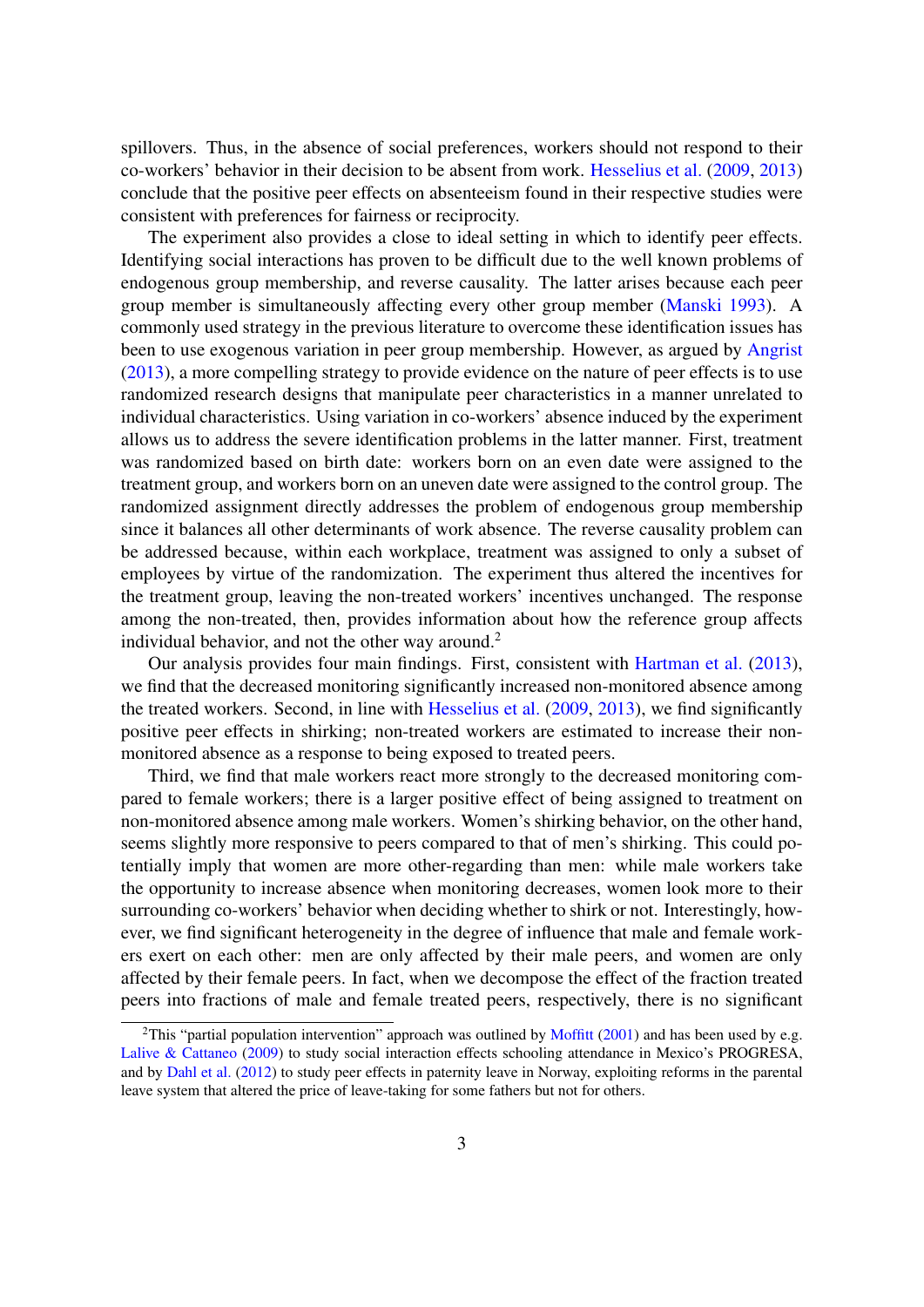difference between the effect of peers on male and female workers' absence. Instead, the entire peer effect among men is driven by the effect of male co-workers, and vice versa for women. These results hold true even as we control for the fraction of women at the workplace, industry affiliation, as well as dummies taking into account both the field and level of education. The latter is likely to take into account a large part of the variation in occupations held by men and women. Hence, the stronger influence of same-sex co-workers cannot be explained by gender-segregated workplaces. Rather, our results reflect the influence that (fe)male co-workers exert on each other conditional on the potential exposure to same-sex colleagues.

The paper contributes to two strands of literature. First, we contribute to the literature on gender differences in social preferences by studying if these matter outside the laboratory. The body of work from laboratory experiments has so far provided mixed evidence. Studies on reciprocity and fairness sometimes show that women are more trusting than men and sometimes less. In their review of the experimental literature, [Croson & Gneezy](#page-21-1) [\(2009\)](#page-21-1) hypothesize that this variance is explained by a differential sensitivity of men and women to the social conditions of the experiment. They further argue that small differences in experimental design and implementation can affect these social conditions, leading women to appear more other-regarding in some experiments and less other-regarding in others. They conclude that women are neither more nor less socially oriented, but that their social prefer-ences are more malleable. Our results are in line with the result in [Croson & Gneezy](#page-21-1) [\(2009\)](#page-21-1) in that women do not seem to be more other-regarding than men. However, our findings cast some doubt on the hypothesis that women's social preferences are more malleable: both male and female workers care about their social context when this is defined by worker similarity. Thus, women's decisions do not seem to be more situationally specific than men's in our setting.

Second, our findings also contribute to the emerging literature on social determinants of worker productivity. [Bandiera et al.](#page-21-8) [\(2005,](#page-21-8) [2010\)](#page-21-9) exploit data from a fruit picking farm in the UK and study whether workers have social preferences, both in settings where worker effort imposes an externality on other workers, and in cases where there are no externalities. In the former, they find that the productivity of the average worker is higher under piece rates than under relative incentives, under which worker effort imposes an externality on others' payoffs. They find that this is due to workers partially internalizing the negative externality. In the case without externalities, the authors find that a given worker's productivity is higher when she works alongside friends who are more able than her, and lower when she works with friends who are less able. [Mas & Moretti](#page-22-5) [\(2009\)](#page-22-5) study peer effects in the workplace and investigate whether, how, and why the productivity of a worker depends on the productivity of co-workers in the same team using data from a large supermarket chain in the US. They find strong evidence of positive productivity spillovers from the introduction of highly productive personnel into a shift. While this body of work examines social preferences as determinants of worker productivity on the intensive margin, the evidence provided in the present paper shows that social incentives also affect worker productivity on the extensive margin.

The rest of the paper is organized as follows. The next section describes the Swedish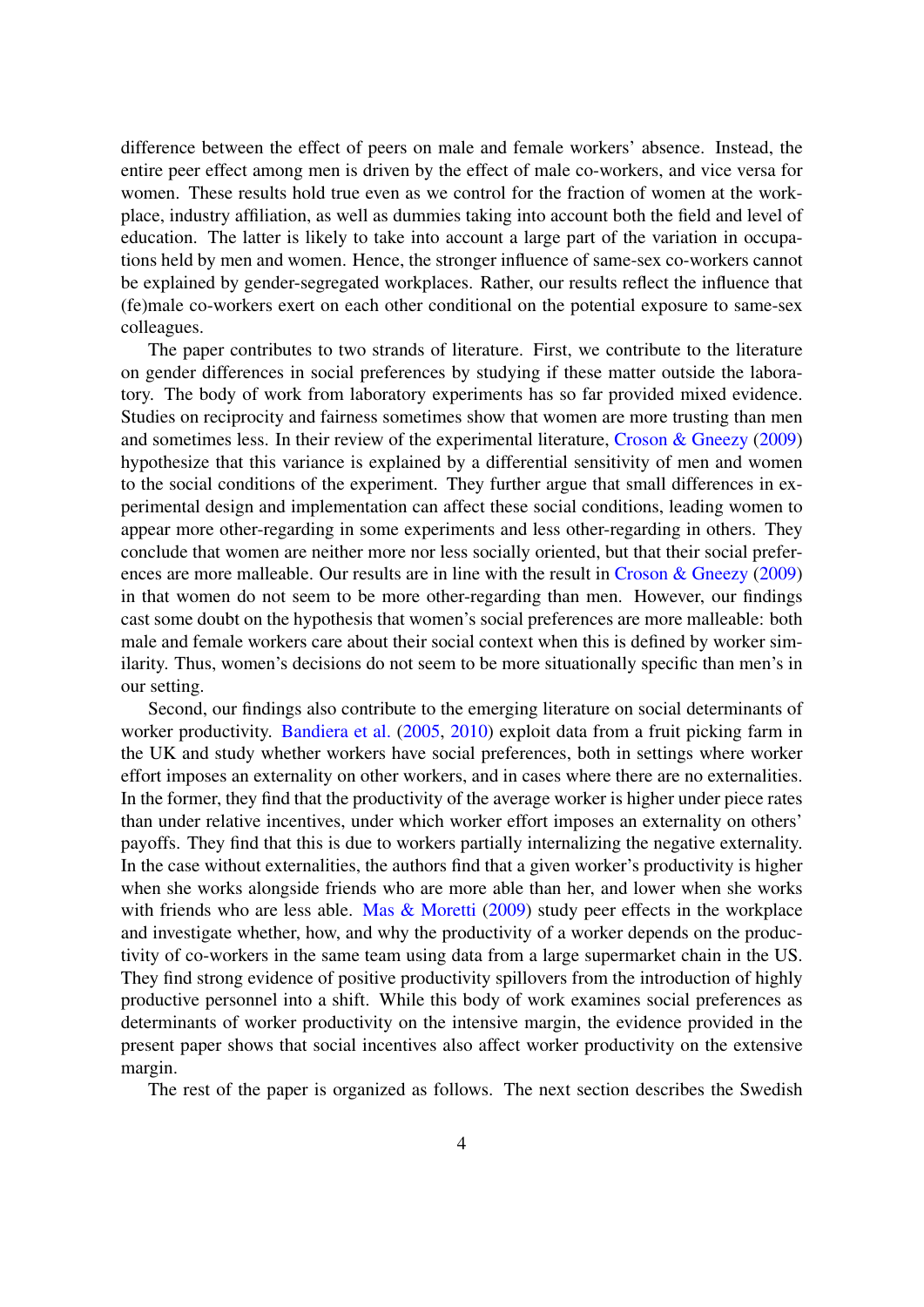sickness insurance and the experimental design. Section 3 briefly discusses how to interpret the effect of treatment and peer effects in the experiment, Section 4 presents the data, identifying strategy, and empirical specifications. Section 5 present the results, and Section 6 concludes the paper.

## 2 The Swedish sickness insurance and experimental design

#### 2.1 The sickness insurance system

The sickness insurance in Sweden is compulsory and covers all workers, unemployed individuals and students. It is financed through a proportional pay-roll tax and replaces individuals' foregone earnings due to temporary illness. In an international context the replacement levels are rather generous. In 1988, the year in which the experiment took place, the benefit level for most workers was set to 90 percent of previous earnings, up to an inflation-adjusted cap. In addition to the public insurance, most Swedish workers are covered by top-up sickness insurance regulated in agreements between the unions and employers' confederations, which generally covers 10 percent of the foregone earnings. The total compensation for work absence due to temporary illness could thus be as high as 100 percent.

The public sickness insurance does not include limits to the duration of sickness benefit payments, or to how often benefits can be claimed.<sup>3</sup> While benefit payments are generous, the monitoring is lax. A sickness absence spell starts when the worker calls the public insurance office and the employer to report sick. On the 8th day of the sickness absence spell, the worker must confirm eligibility status in order to be entitled to *continued* sickness absence by presenting a medical certificate that proves reduced work capacity. The medical certificate is reviewed by the public insurance office, after which further sick leave is either declined or approved. In practice, caseworkers at the public insurance office rarely turn down requests for certificates. Of course, some rules make it possible for the caseworkers to monitor more strictly. When abuse is suspected they could, for instance, visit the claimant's home. Claimants who have been on sickness absence too frequently in the past may be asked to provide a doctor's certificate from day one of the absence spell. Moreover, a new absence spell starting within five working days of the first spell is viewed as a continuation of the first spell, making it impossible to e.g. report sick every Monday without ever visiting a doctor. Individuals with chronic illnesses, on the other hand, need not verify their eligibility status each time illness prevents them from going to work. Given the rather high benefit level and the lax monitoring, it is not surprising that ex-post moral hazard in the Swedish sickness insurance system is found to be high (see e.g. [Johansson & Palme](#page-22-6) [1996,](#page-22-6) [2002,](#page-22-7) [2005,](#page-22-0) [Henrekson & Persson](#page-21-10) [2004,](#page-21-10) for empirical evidence).

<sup>&</sup>lt;sup>3</sup>Such limits are in place today. However, in this section we describe the rules that applied at the time of the experiment.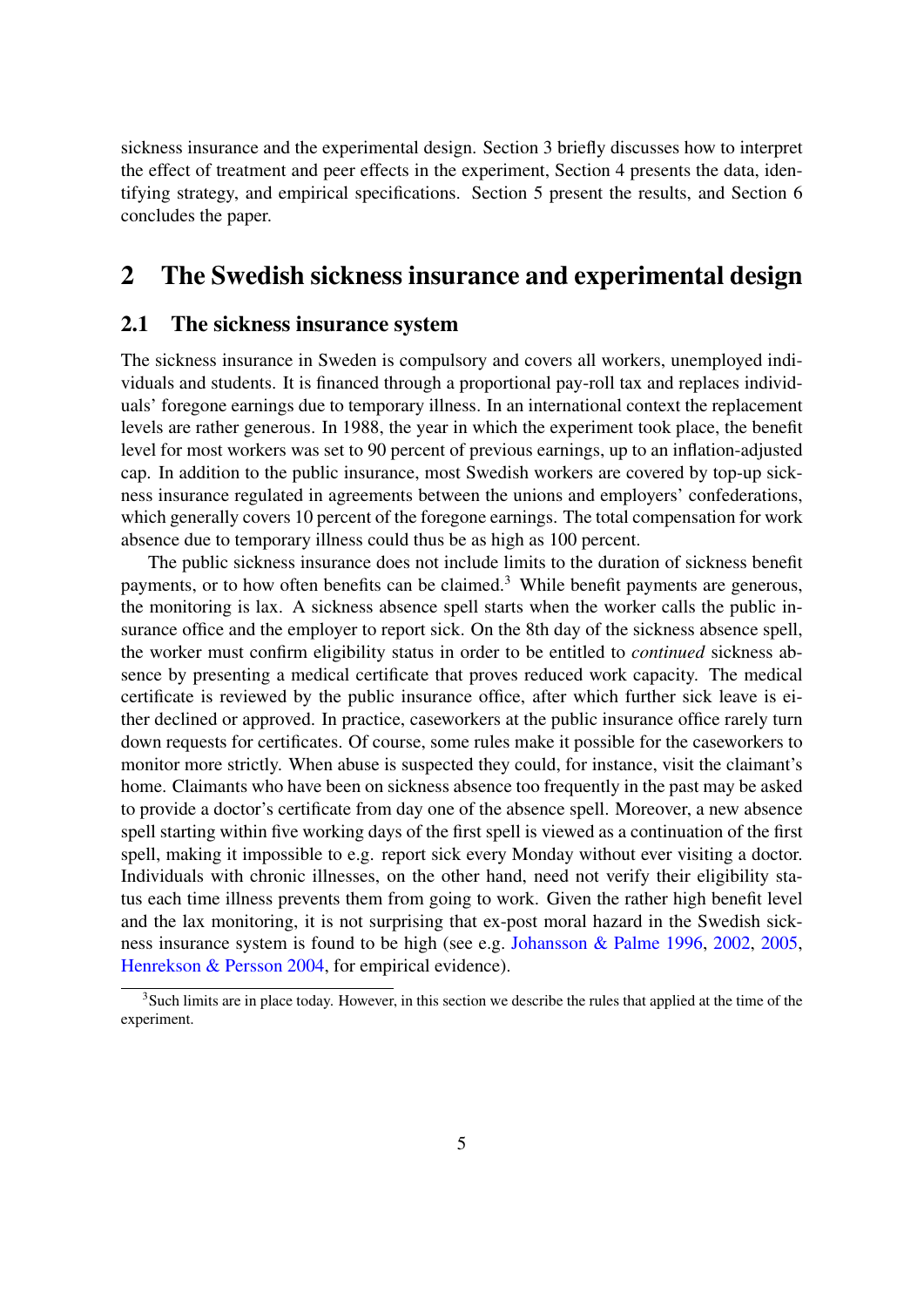#### 2.2 The experiment

In the second half of 1988, the regional social insurance board in the municipality of Gothenburg, which is the second largest city in Sweden, performed a social experiment that altered the timing of the requirement for a medical certificate.<sup>4</sup> The treatment group, which was randomly assigned, was allowed to be on temporary sickness absence for 14 days before having to present a medical certificate in order to continue their absence spell. The control group faced the usual restriction of 7 days of non-monitored sickness absence. Assignment to treatment was based on individuals' date of birth: individuals born on an even date were assigned to the treatment group, and individuals born on an uneven date were assigned to the control group. For an individual to be eligible for the experiment, they had to reside in Gothenburg municipality.

The arguments put forth by the insurance agency for running the experiment were based on the belief that extending the monitoring-free period would decrease costs and reduce work absence. The main argument was that, with the 14-day restriction, unnecessary visits to medical doctors could be avoided, which would cut costs not only for the worker, but also for the public health care system. The insurance agency also believed that medical doctors routinely prescribed longer absences than necessary. With an extended certificatefree period, many individuals would have time to return to work before a medical certificate was needed, and thus individual and public costs would be reduced.

The experiment was running during the second half of 1988 and, in addition to the social insurance staff, all employers and medical centres were informed before or during the experiment. Thus, the experiment was non-blind, and a massive information campaign also preceded the experiment including mass-media coverage and distribution of pamphlets and posters at workplaces. Brief information about the experiment was also written on the form which every insured worker reporting sick had to fill in and send to the insurance office to receive sickness benefits.

The existing evaluation of the experiment shows that absence spell durations increased, on average, substantially among the treated compared to the control group. [Hartman et al.](#page-21-6) [\(2013\)](#page-21-6) estimated that average absence duration in the treatment group increased by 6.6 percent. They also report differential treatment effects between women and men, where men were found to prolong their work absence spells substantially more than women.

## 3 Decreased monitoring, shirking and social interactions

The sick-pay that workers receive is paid by the Swedish government, which means that for employers, the only cost of worker absenteeism is the cost of finding and hiring replacement workers and/or foregone productivity.<sup>5</sup> In general, an employer in Sweden cannot fire a

<sup>&</sup>lt;sup>4</sup>The experiment was also conducted in Jämtland, a large and sparsely populated region in the north of Sweden. Here, we only analyze data from the Gothenburg experiment.

<sup>&</sup>lt;sup>5</sup>In the current system, however, employers are obligated to pay sick-pay for the first 14 day of an employee's absence spell, after which governmental benefits are paid for continued absence. However, the worker must still present a doctor's certificate on the 8th day to receive continued sick-pay and benefits.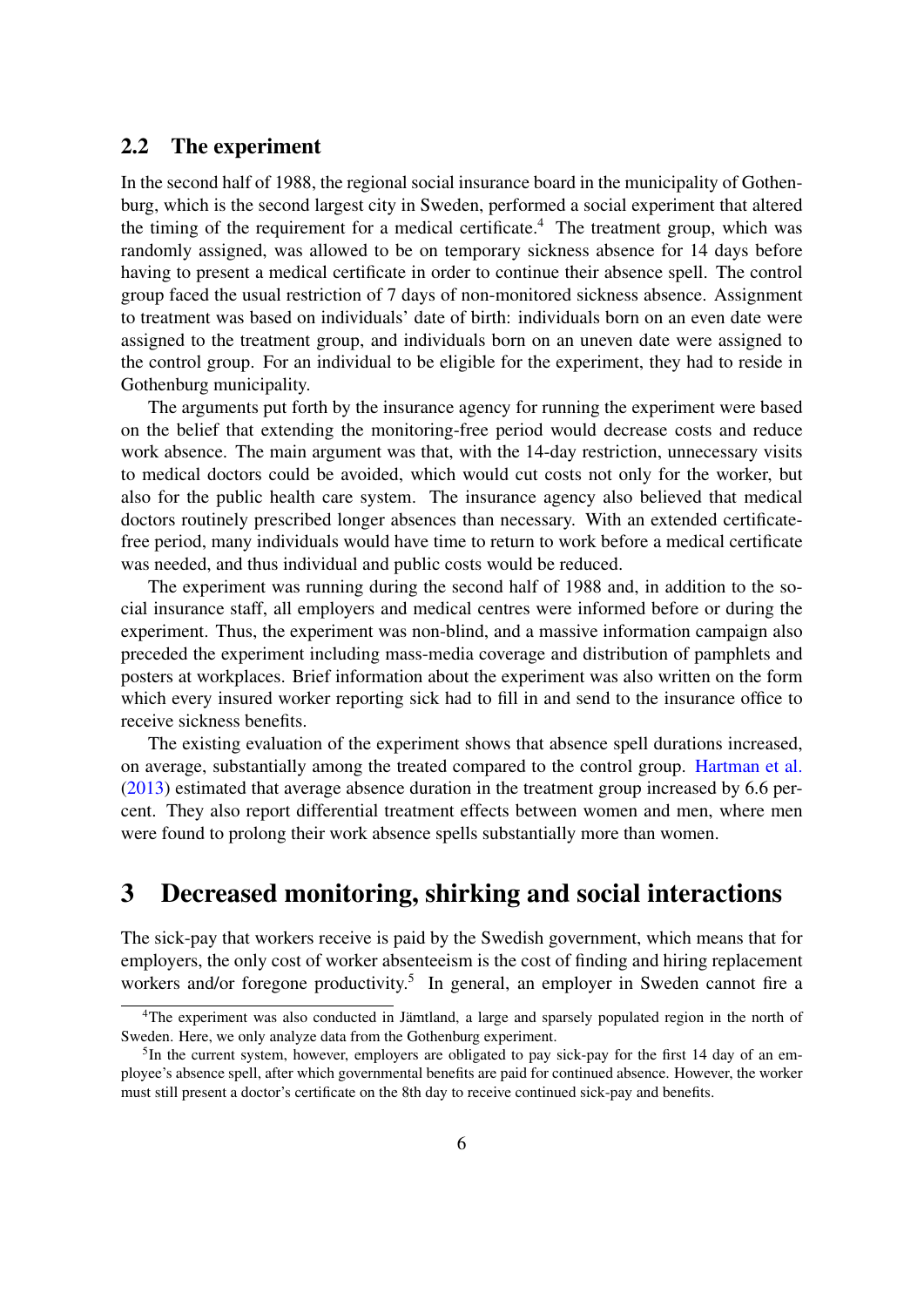worker for shirking. The only valid reason for laying off a worker is if the worker has engaged in illegal activities, such as working during his or her sickness absence. Both these facts imply that the incentives for the employer to monitor employees' sickness absence are low. Given the high level of workers' discretion, we interpret a prolonged absence due to the decreased monitoring as a shirking effect.

To study whether there are peer effects in shirking behavior, we focus on the non-treated workers and interpret a potential increase in the work absence among the non-treated in response to treated peers as evidence of peer effects. The argument behind this interpretation is that, if workers have social preferences, they care about the work absence of their peers in their own decision to be absent from work. Of course, a positive spill-over effect can also be the result of nonsocial spill-overs. For example, if treated workers increase their absence, it is possible that presenteeism decreases, such that the remaining workers are less exposed to ill co-workers. In this case, we would expect to find negative effects on absence among the non-treated. However, if treated workers increase their absence due to shirking, this is not a likely scenario. Another possible scenario is that *negative* externalities arise. If an increased absence among the treated shifts the workload to other workers, the latter must increase their work effort. In turn, this might lead to increased stress and thereby illness, which could lead to an increased absence also for the non-treated.

A second possible explanation of a positive peer effect that is not the result of social preferences is joint leisure: co-workers might use the sickness absence to enjoy leisure time together. Evidence provided in [Hesselius et al.](#page-21-2) [\(2009,](#page-21-2) [2013\)](#page-21-3), who study social interaction effects in the Gothenburg experiment, do not support the joint leisure or health externality hypothesis. Rather, their evidence suggest that the positive spill-over effects found among the non-treated are consistent with fairness or reciprocity concerns being the main channel. If workers care about fairness, the non-treated workers could - as a response to an expected increase in shirking behavior among their peers - increase their own absence in order to get the same amount of leisure as their treated peers. Alternatively, non-treated workers might feel that they are being unfairly treated by the sickness insurance agency and, as a consequence, increase their work absence.

## 4 Identifying strategy and Data

#### 4.1 Identifying strategy

Identifying social interaction effects has proven to be difficult due to the problems of reflection, correlated unobservables and endogenous group memberhsip [\(Manski](#page-22-2) [1993\)](#page-22-2). The reverse causality problem (reflection) arises because person A's actions affect the actions of person B, and vice versa. As illustrated by [Moffitt](#page-22-3) [\(2001\)](#page-22-3), suppose we have  $g = 1, ..., G$ groups with two individuals  $i = A$  and B in each group. Let  $y_{iq}$  be the outcome variable of interest for individual i in group g, let  $x_{ig}$  be individual socioeconomic characteristics of individual i in group g, and let  $\epsilon_{iq}$  be an unobservable and assume the structure to be:

<span id="page-8-0"></span>
$$
y_{Ag} = \alpha_g + \theta_1 x_{Ag} + \theta_2 y_{Bg} + \theta_3 x_{Bg} + \epsilon_{Ag}
$$
 (1)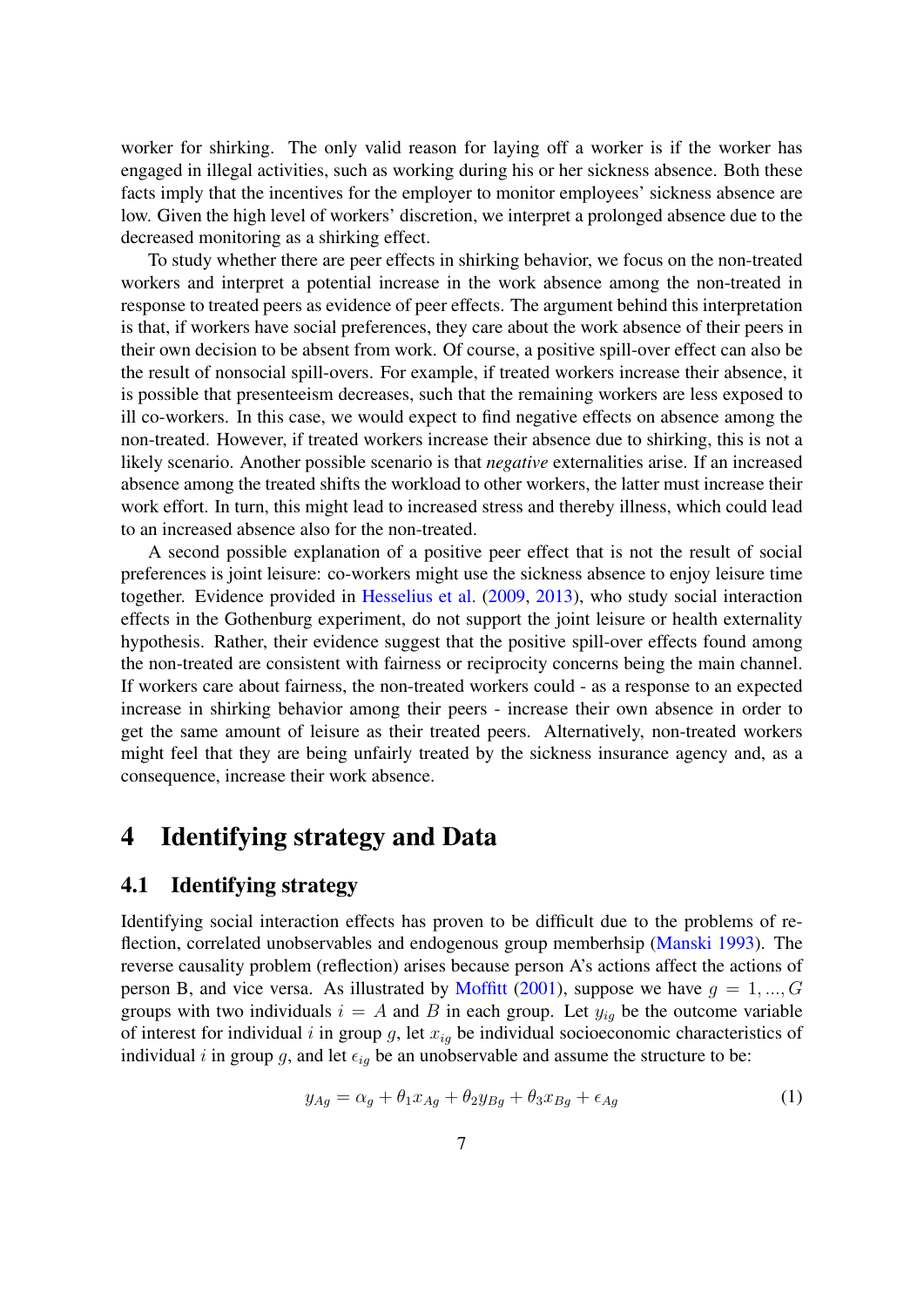<span id="page-9-0"></span>
$$
y_{Bg} = \alpha_g + \theta_1 x_{Bg} + \theta_2 y_{Ag} + \theta_3 x_{Ag} + \epsilon_{Bg} \tag{2}
$$

The social interaction effects are represented by the parameters  $\theta_2$  (endogenous social interaction effect)<sup>6</sup> and  $\theta_3$  (the exogenous social interaction effect). [Manski](#page-22-2) [\(1993\)](#page-22-2) shows that the parameters in [\(1\)](#page-8-0) and [\(2\)](#page-9-0) are not identified. Under the assumptions that  $\epsilon_{Ag}$  and  $\epsilon_{Bg}$  are independent to both  $x_{Aq}$  and  $x_{Bq}$  and of no group sorting (i.e.,  $E(\alpha_q y_{iq}) = 0$ )), it is easy to show the existence of social interactions *in general*. The coefficients on the other individuals'  $x$  in the reduced from indicates whether any type of social interaction is present, but endogenous social interactions cannot be distinguished from exogenous social interactions. In addition to the reverse causality problem, however, there is also the potential problem of sorting (unobservables). In the presence of unobservables, even the weak form of identification obtained from the reduced form, i.e., of the existence of *any* social interactions, is lost.

To overcome these identification problems, we study the influence of co-workers by exploiting variation in the incentives for work absence for a subset of employees at workplaces, induced by a randomized social experiment (see [Moffitt](#page-22-3) [2001\)](#page-22-3). Let  $D_{iq}$  denote treatment, where  $D_{ig} = 1$  if individual i in group g is eligible for treatment and  $D_{ig} = 0$  otherwise. Moreover, treatment is randomly allocated to a subset of each group such that  $0 < \overline{D}_g < 1$ . In the example above, suppose that individual A is randomly (independently of  $\alpha_q$ ) assigned to receive treatment, whereas individual  $B$  is not. Equation [1](#page-8-0) now becomes:

$$
y_{Ag} = \alpha_g + \theta_1 x_{Ag} + \theta_2 y_{Bg} + \theta_3 x_{Bg} + \theta_4 D_{Ag} + \epsilon_{Ag}
$$
\n<sup>(3)</sup>

The absence of  $D_{Ag}$  in Equation [\(2\)](#page-9-0) allows all parameters in the model to be identified. Thus, there exists one exogenous variable that affects A directly, but affects the other individual only through the endogenous social interaction. The identifying assumption is that individual B is not directly influenced by  $D_{Ag}$ . If individual B, however, knows that individual A is treated (differently) then he or she may also respond to the assignment directly. This response may be due to social preferences like e.g. envy or preferences for fairness. The implication is then that the exclusion restriction is violated.

Since the experiment was known by individuals living in Gothenburg, it is not unlikely that there is an effect of the peers' assignment to treatment in itself on the non-treated, which is why we do not aim at estimating endogenous social interactions. The experiment itself is, however, very useful in identifying social behavior effects using a reduced form model. The intuition is that if treatment is randomly assigned to a subset in a network, we can explore whether the untreated individuals in the network change their behavior. The response among the non-treated gives us information on how the reference group affects individual outcomes, and not the other way around. In the absence of social behavior, the non-treated should be unaffected by the fraction treated in their peer group.

<sup>&</sup>lt;sup>6</sup>The parameter  $\theta_2$  can be given a structural interpretation if we add some assumptions on the individuals' optimizing behavior. If we assume that there is a social cost involved when deviating from a work norm and some further, quite restrictive, assumptions on e.g. rational expectations,  $\theta_2$  measures the social norm effect [\(Brock & Durlauf](#page-21-11) [2001\)](#page-21-11).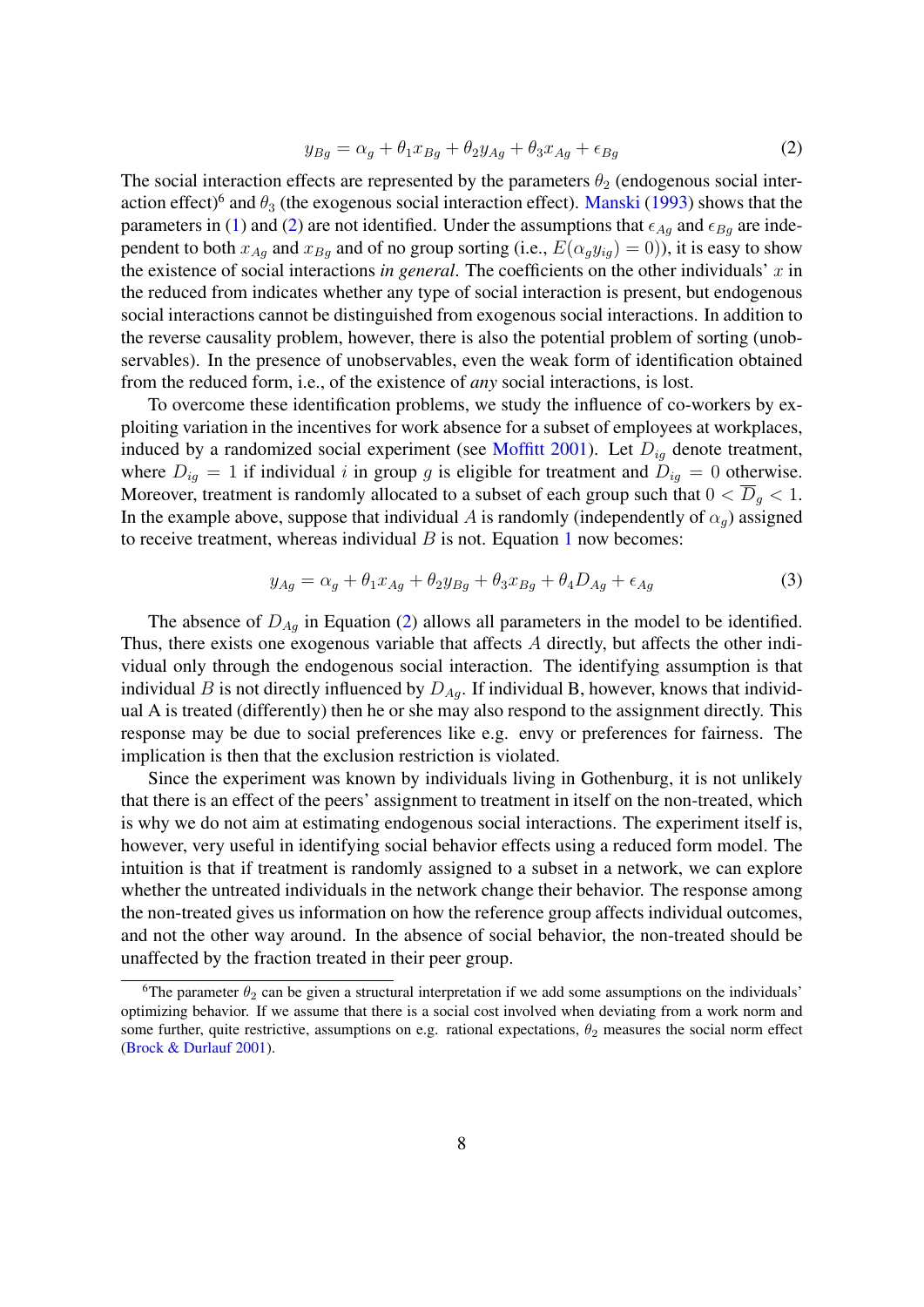#### 4.2 Data

The analysis is based on data from a set of administrative registers maintained by Statistics Sweden. In addition to a set of background characteristics, the data contains information on start- and end-dates of all absence spells during 1987 and 1988. We also observe the workplace where the individual is employed.<sup>7</sup> We start by constructing a matched employeremployee data set to obtain information on individual- and workplace characteristics. Since eligibility for the experiment was conditioned on residence in Gothenburg municipality, we restrict attention to individuals who live in Gothenburg in the empirical analysis. Thus, while commuting co-workers are included when calculating workplace average characteristics, commuting workers (who live outside Gothenburg) are not included in the estimation sample. Moreover, we focus on individuals working at workplaces with 10-100 employees, as social interactions are likely to be more prevalent in small- to medium sized workplaces. Our main outcome variables are the number of days spent on sick leave spells that are shorter than 15 or 8 days, which correspond to *non-monitored* absence for treated and non-treated workers, respectively.

Figure [1](#page-11-0) graphs the distribution of the proportion treated employees for workplaces at which individuals in our analysis sample are employed. There is considerable variation in the fraction of treated workers between workplaces. The average workplace has about 30 percent treated workers. The variation in the fraction treated comes from the random assignment of treatment, but also from the number of commuting workers; recall that eligibility status for the experiment was conditioned on residence in Gothenburg municipality, so the mass point at zero treated workers stems from employees who live outside the experiment region. Similarly, individuals can also commute from Gothenburg to bordering municipalities, which means that some eligible workers have employments at workplaces located in bordering municipalities where the share of treated workers will be low. The commuting patterns can be seen in Figure [A1](#page-23-0) in the Appendix, where the upper graph shows the proportion of individuals working in Gothenburg as a function of the kilometer distance between the residence neighborhood and Gothenburg city center. 80 percent of workers residing in central Gothenburg work in Gothenburg. This picture is corroborated in the middle graph of Figure [A1,](#page-23-0) which shows the proportion treated co-workers to the individuals in our study sample, as a function of the kilometer distance between residence neighborhood and Gothenburg city center. The graph shows that individuals living outside Gothenburg municipality (i.e., about 20 kilometers and further away from the city center) have some treated co-workers. The lower graph depicts the proportion assigned to treatment, and shows that workers living outside Gothenburg (further than 20 kilometers away) are never assigned to treatment, whereas about 50 percent of those living in the city center have been assigned to the treatment group.

Table [A1](#page-24-0) in the Appendix depicts the means and standard deviations of individual- and workplace characteristics by treatment status, for all workers residing in Gothenburg and employed at workplaces with 10-100 employees. The treatment group exhibits, on average, more days on sickness absence during the Fall of 1988 (the experiment period) compared

<sup>&</sup>lt;sup>7</sup>A few individuals have multiple workplaces, but for simplicity we assume that the workplace from which the highest yearly earnings are received is also the main arena for co-worker interactions.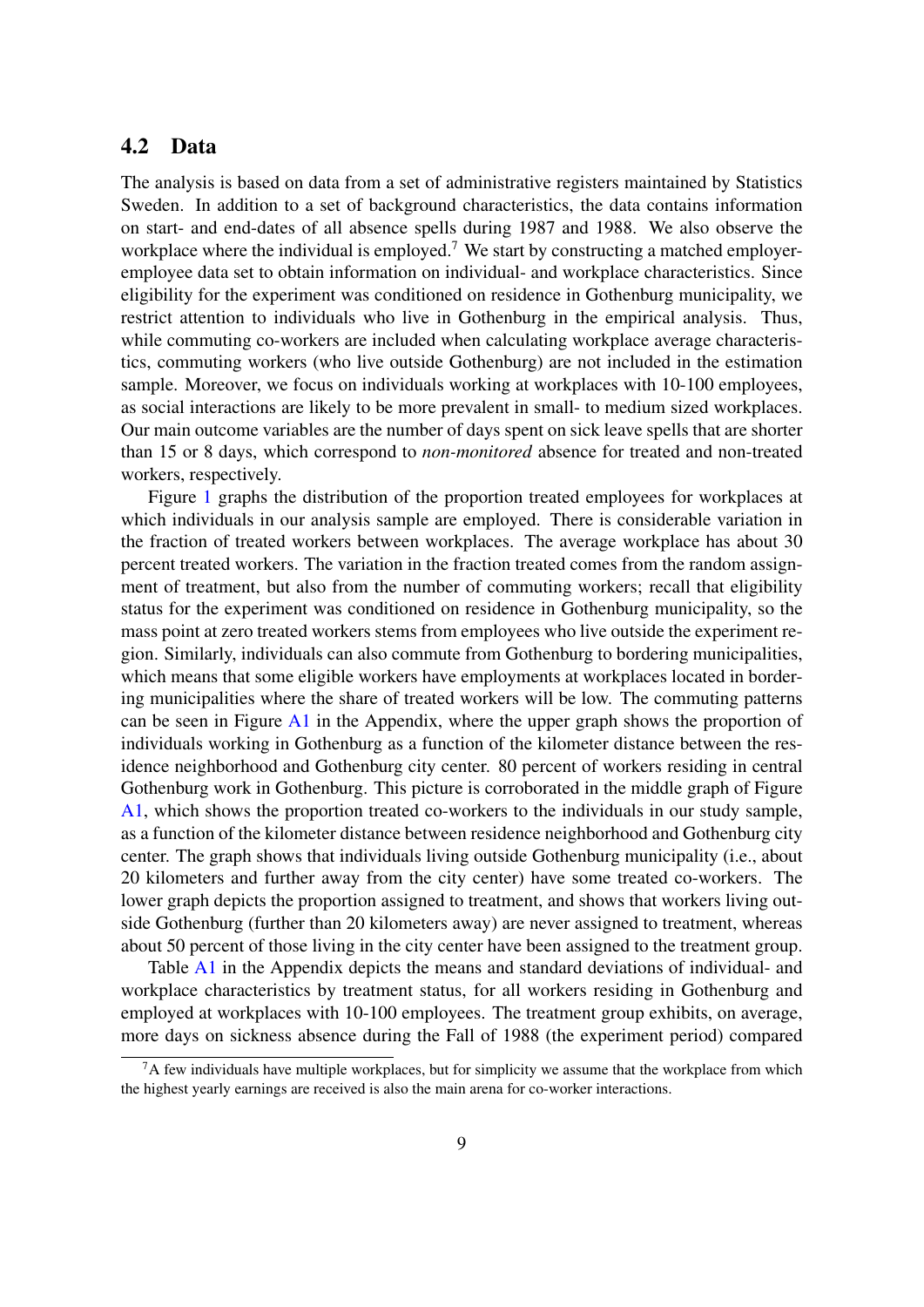<span id="page-11-0"></span>Figure 1: Distribution of the fraction treated workers at workplaces with 10-100 employees.



to the control group, with a difference of 0.41 days on average. However, the treatmentand control groups are similar in terms of sickness absence in the time periods preceding the experiment, both in terms of individual- and workplace characteristics, which indicates that the experiment was well conducted.

To measure the presence of peer effects in sickness absence, we make use of the random variation in the share treated co-workers induced by the experiment. One potential threat to the empirical strategy employed is that workplaces with different shares of treated workers differ with respect to sickness absence also in the absence of the experiment. In Table [A2](#page-25-0) we display the same descriptive statistics depicted in the previous table, but for workers at four different types of workplaces, characterized by the proportion treated workers: those with less than 13 percent treated workers, between 13-28 percent, 28-35 percent and more than 35 percent treated workers, respectively.<sup>8</sup> Indeed, there are some differences between the groups. For instance, one large difference between the groups is commuting workers: 64 percent of the employees at workplaces in group 1 commute, whereas the corresponding number for group 4 is 18 percent. The share of workers with some college education is highest in group 4, but average earnings are the highest in group 1. Furthermore, the share of female employees increases with the share treated (women are less likely to commute).

Importantly, the pre-experimental sickness absence is almost monotonously increasing with the share treated. This is true both in terms of workplace-averages and individual sickness absence. This difference likely arises from the randomization being only on workers living in Gothenburg municipality, and that workplaces with different shares of commuting workers differ in terms of worker characteristics. The analysis includes only workers who were assigned to either the treatment or control group. However, to take workplace hetero-

<sup>8</sup>The division is defined by the 25th, 50th and 75th percentiles of proportion treated workplaces with 10-100 employees.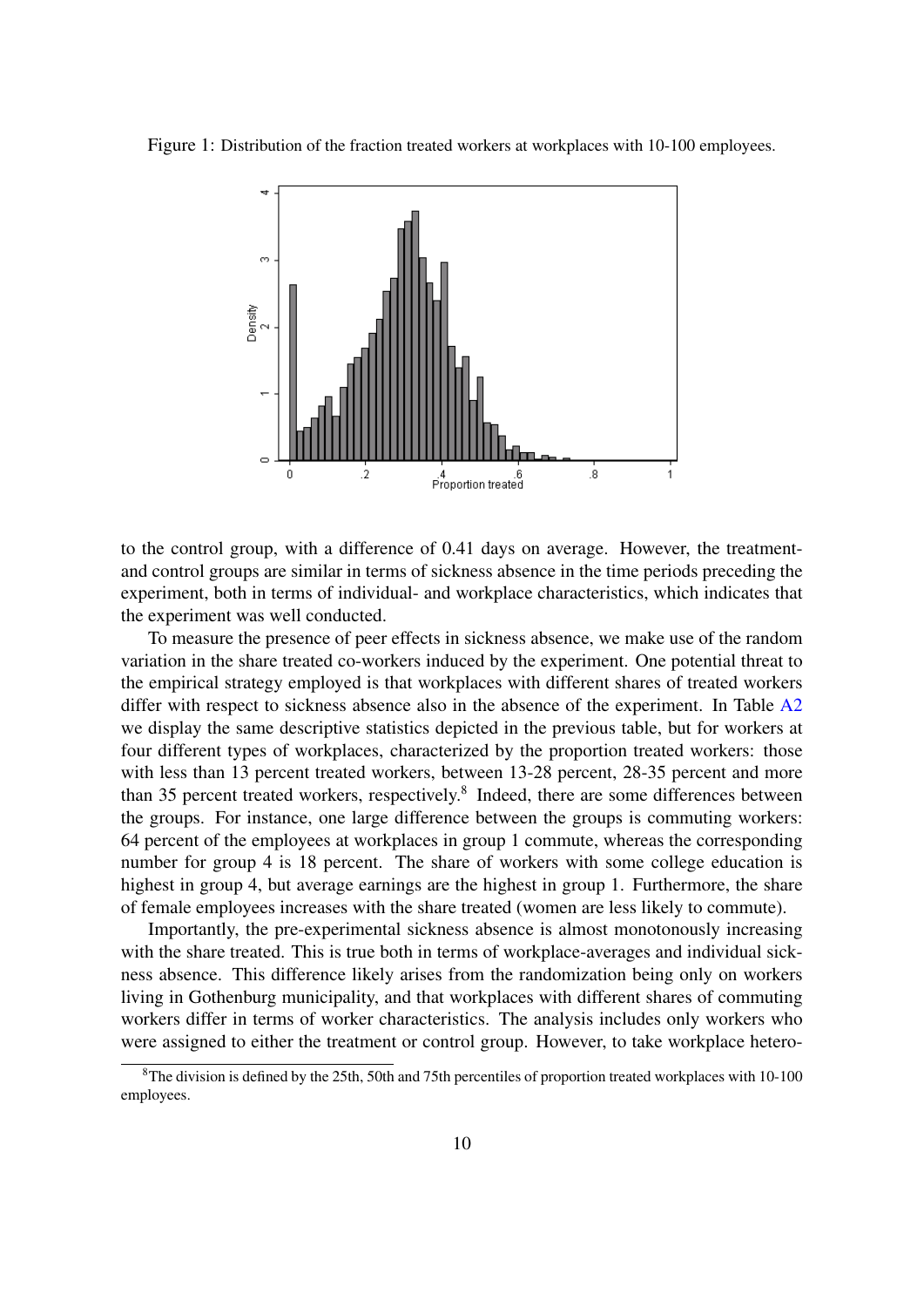geneity into account we control for the share of commuters at the workplace, a number of other workplace characteristics as well as the workplace average sickness absence. Thus, we make use of the random variation in treatment and the share of treated co-workers induced by the experiment, conditional on the share of non-eligible workers and workplace characteristics. The empirical specifications employed are discussed in further detail in the following section.

#### 4.3 Empirical Specifications

We begin by estimating the effect of being assigned to treatment, and to capture potential peer effects we estimate the effect of the proportion treated co-workers on individual sickness absence. Our baseline model is specified as:

<span id="page-12-0"></span>
$$
y_{ig} = \beta_0 + \beta_1 T_{ig} + \beta_2 \pi_{ig} + x'_{ig} \beta_3 + z'_{(-i)g} \beta_4 + \epsilon_{ig}
$$
(4)

where  $y_{ig}$  is the number of days (including zero) on work absence - for spells that are shorter than 15 days or shorter than 8 days (corresponding to non-monitored absence for the treated and non-treated, respectively) in the second half of 1988, for employee  $i$  who is employed at workplace g.  $T_{iq}$  takes on the value one if individual i at workplace g is treated, and zero otherwise.  $\pi_{ia}$  is the share of treated co-workers at employee *i:s* workplace (excluding employee i).  $\beta_1$  then measures the main effect of the experiment on work absence, and  $\beta_2$  the effect of the proportion treated co-workers on individual work absence.  $x'_{ig}$  is a vector of individual characteristics and  $z'_{(-i)g}$  a vector of workplace characteristics (excluding individual  $i$ ), such as the number of employees, the average age of workers, share female employees, average income, share of workers with at most high school education or some college education and dummies for industry affiliation.  $z'_{(-i)g}$  also includes the workplace average days on sickness absence in Spring 1988, Spring and Fall 1987, as well as dummy variables for different shares of commuting employees at the workplace (10 percent bins). This selectionon-observables estimator allows us to non-parametrically identify peer effects. Compared to a difference-in-differences estimator or to a fixed-effects estimator, this identification strategy has the advantage of providing more precise estimates.<sup>9</sup> An additional advantage is that the strategy employed can be tested using pre-experimental data. Inference is based on standard errors that are clustered at the workplace level, i.e., they are robust to unspecified conditional correlations between individuals at the workplace.

We also estimate a similar specification to Equation [\(4\)](#page-12-0) where we focus separately on treated and non-treated workers, respectively, to estimate the effect of the share treated co-

<sup>9</sup>Since we do not control for workplace-fixed effects in our estimations, one could be worried that our identification strategy does not take into account potential sorting of workers across workplaces. However, if there is no worker mobility across workplaces during the experiment, we are effectively using within-workplace variation. Worker mobility due to the experiment seems unlikely as this would imply individuals changing jobs due to an experiment that is known to last for only 6 months. The sorting that is potentially more problematic in this setting is instead the one that comes from commuting workers. However, we take into account both the share of commuting workers, as well as pre-experimental sickness absence at the workplace, and thus address workplace heterogeneity.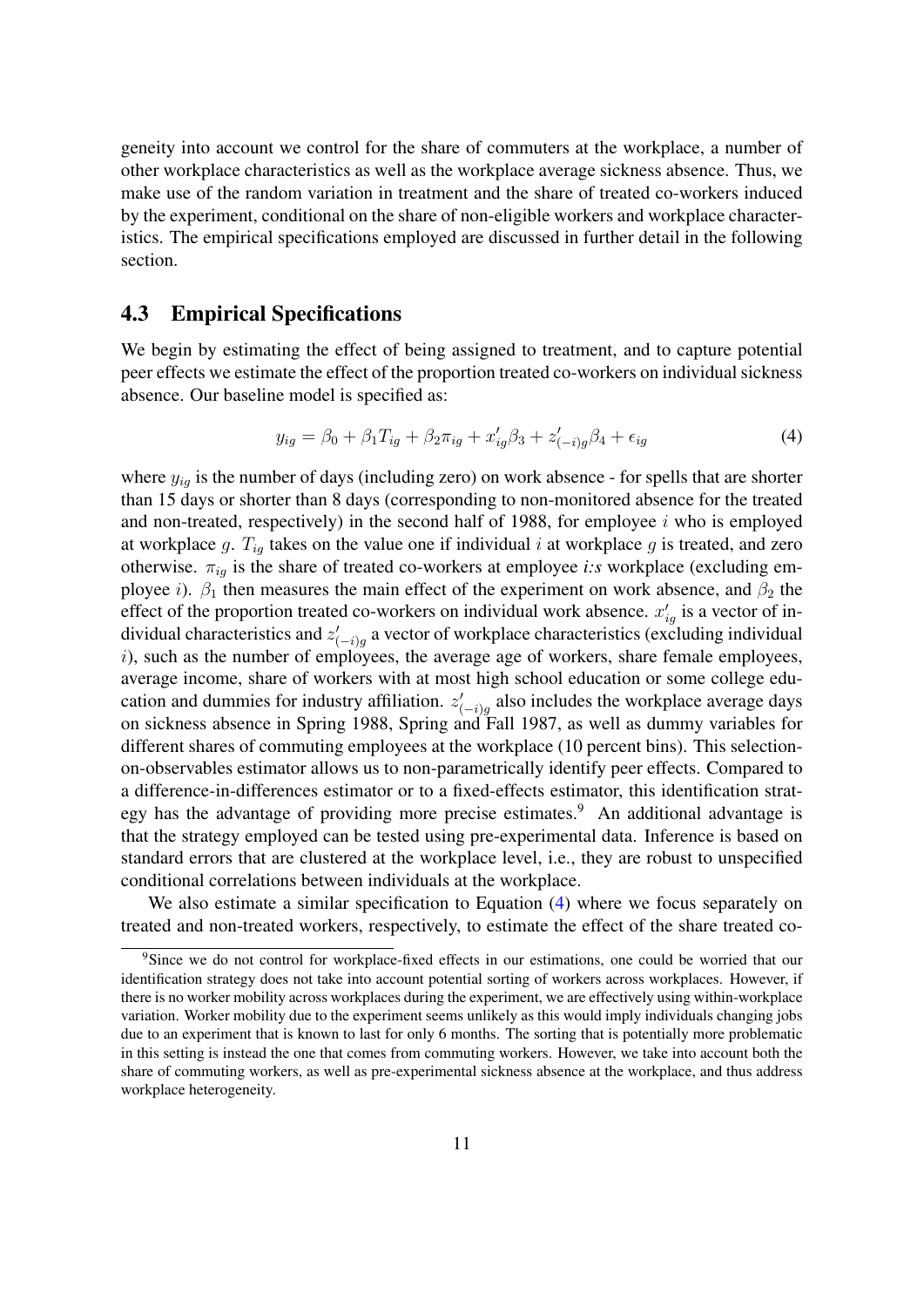workers on individual work absence:

<span id="page-13-0"></span>
$$
y_{ig} = \beta_0 + \beta_1 \pi_{ig} + x'_{ig} \beta_2 + z'_{(-i)g} \beta_3 + \epsilon_{ig}
$$
 (5)

where the vectors  $x_{ig}'$  and  $z_{(-i)g}'$  are the same as in Specification [\(4\)](#page-12-0).

## 5 Results

## 5.1 The effect of relaxed monitoring and the impact of peers on shirking

Before studying gender heterogeneity in the effects of treatment and in peer effects, we analyze the impacts of the experiment for the full sample. While this analysis is provided in [Hartman et al.](#page-21-6) [\(2013\)](#page-21-6) and [Hesselius et al.](#page-21-2) [\(2009,](#page-21-2) [2013\)](#page-21-3), respectively, our analysis is made on a different sample (we exclude commuting workers from our analysis), and with a different estimation strategy. Thus, this analysis is provided to ascertain that the impacts are similar, despite our differences in sampling and estimation approach. Table [1](#page-14-0) reports the results from estimating Equation [\(4\)](#page-12-0) and shows that treated workers increased their absence by 0.36 days in the second half of 1988 compared to the control group. Columns (2) and (3) report results from estimating Equation [\(5\)](#page-13-0) on non-monitored absence for treated and non-treated workers separately. There is no statistically significant peer effect among treated workers, but a significantly positive peer effect among non-treated workers of 0.82 days. Table [A3](#page-26-0) in the Appendix reports results from estimating Equation [\(4\)](#page-12-0) on monthly absence days in 1988. The increased shirking among the treated is instantaneous; while there are no differences in absence between treated and control individuals in January through June (which are essentially placebo tests), treated workers are estimated to have 0.06 days more absence compared to the control group in July, an effect that remains fairly constant throughout the rest of 1988. The peer effect, however, appears already in June, and then gradually wears off. Interestingly, the peer effect thus started one month before the experiment. This is likely a result of the massive information campaign that preceded the experiment, which included mass-media coverage. In fact, an article appeared in the largest newspaper in Gothenburg, Göteborgsposten, on June 9th, 1988, with the headline "Sickness absence without medical certificate". It explained that all workers born on an even date would be able to be on sick leave at their own discretion for 14 days. The start-date of the experiment was however not printed in the article. It is thus possible that the newspaper article (and other media) created an expectation among those born on an uneven date that their treated peers would increase their absence, and that this expectation itself triggered an early response to having co-workers that would receive a longer duration of non-monitored absence. Furthermore, since the peer effect is instantaneous, it is unlikely to be driven by health spillovers due to e.g. increased workload for the non-treated when treated co-workers are absent from work; such an effect would arguably imply a successively increasing peer effect over time. The absence of a statistically significant peer effect among the treated workers suggest that joint leisure or an endogenous effect are not driving mechanisms for the estimated peer effect. Both joint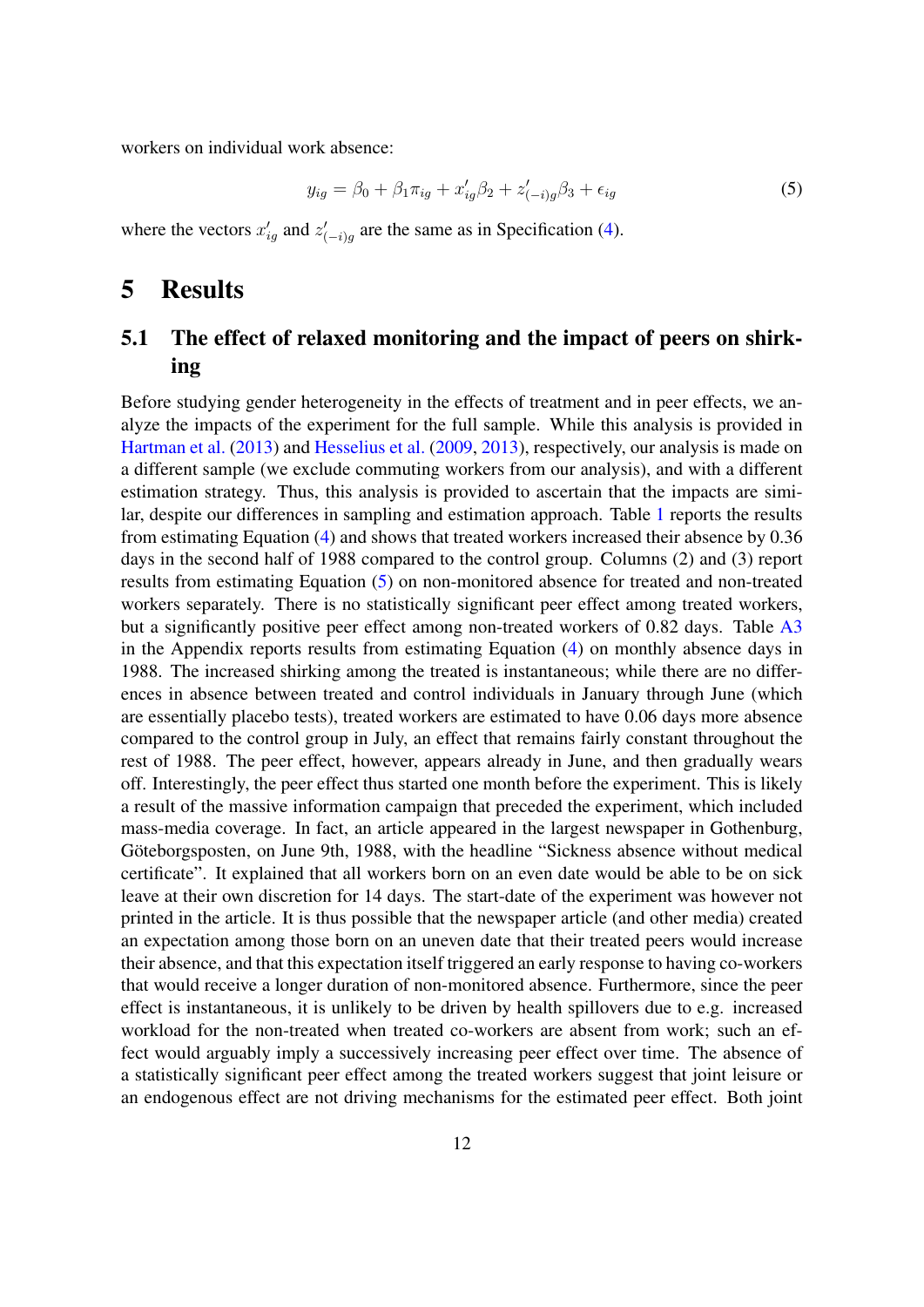<span id="page-14-0"></span>

|                                                 | All<br>$<$ 15 days | Treated<br>$<$ 15 days | Non-treated<br>$< 8$ days |
|-------------------------------------------------|--------------------|------------------------|---------------------------|
| A. Sickness absence days in Fall 1988           |                    |                        |                           |
| <b>Treatment</b>                                | $0.36***$          |                        |                           |
|                                                 | (0.05)             |                        |                           |
| Proportion treated                              | $0.82**$           | 0.53                   | $0.92***$                 |
|                                                 | (0.33)             | (0.47)                 | (0.32)                    |
| B. Sickness absence days in Fall 1987 (Placebo) |                    |                        |                           |
| <b>Treatment</b>                                | 0.03               |                        |                           |
|                                                 | (0.04)             |                        |                           |
| Proportion treated                              | $-0.09$            | $-0.40$                | $-0.06$                   |
|                                                 | (0.22)             | (0.31)                 | (0.22)                    |
| <b>Observations</b>                             | 61715              | 30339                  | 31376                     |

Table 1: Parameter estimates from the OLS estimation of the effect of treatment and effect of share treated co-workers on sickness absence days

NOTES.— The outcome variables are the number of days on non-monitored absence in the Fall of 1988 and the Fall of 1987 (placebo year). Included covariates are gender, age, earnings, dummies for schooling level, dummies for the share commuters at the workplace (divided in 10 percent bins), share female employees, average age at workplace, average earnings at workplace, share employees with compulsory-, high school- and college education, dummies for industry affiliation, workplace average sickness absence days (excluding individual  $i$ ) in fall and spring of 1987 and spring 1988. The samples consists of individuals living in Gothenburg municipality and employed at workplaces with 10-100 employees. Standard errors are clustered at the workplace level.  $*p<0.1$ ,  $*p<0.05$ \*\*\*p<0.01.

leisure and endogenous effects would arguably yield similar peer effects for both the treated and non-treated workers. Moreover, since the peer effect is instantaneous, it is unlikely that the response among the non-treated is due to an endogenous effect nor due to negative externalities on health; if an increased absence among peers would cause an increased workload, and thereby more stress, a more likely pattern would have been a gradual increase in the peer effect over time. Thus, in line with Hesselius et al. (2009, 2013), our findings suggest that the peer effects are not driven by nonsocial spill-overs. We also estimate placebo regressions based on Specification [\(4\)](#page-12-0) with the outcome variable being sickness absence days in the fall of 1987, i.e., one year before the experiment. The results are presented in panel B of Table [1](#page-14-0) and shows no significant effects of either treatment or of the share treated co-workers.<sup>10</sup>

<sup>&</sup>lt;sup>10</sup>We have also estimated the effect of treatment and share treated on monthly sickness absence in 1989, which is the first post-experiment year. Results show that there are no significant effects of being assigned to treatment in any month of 1989, and thus sickness absence is higher among the treated only during the experimental period. However, there is a somewhat lingering peer effect. We also tested the sensitivity of our estimates for the inclusion of higher order terms for the number of employees and workers age, as well as including the share of commuters linearly in the model, both with and without higher order terms for the share of commuters. The results are robust to all these variations of the specification and the results are available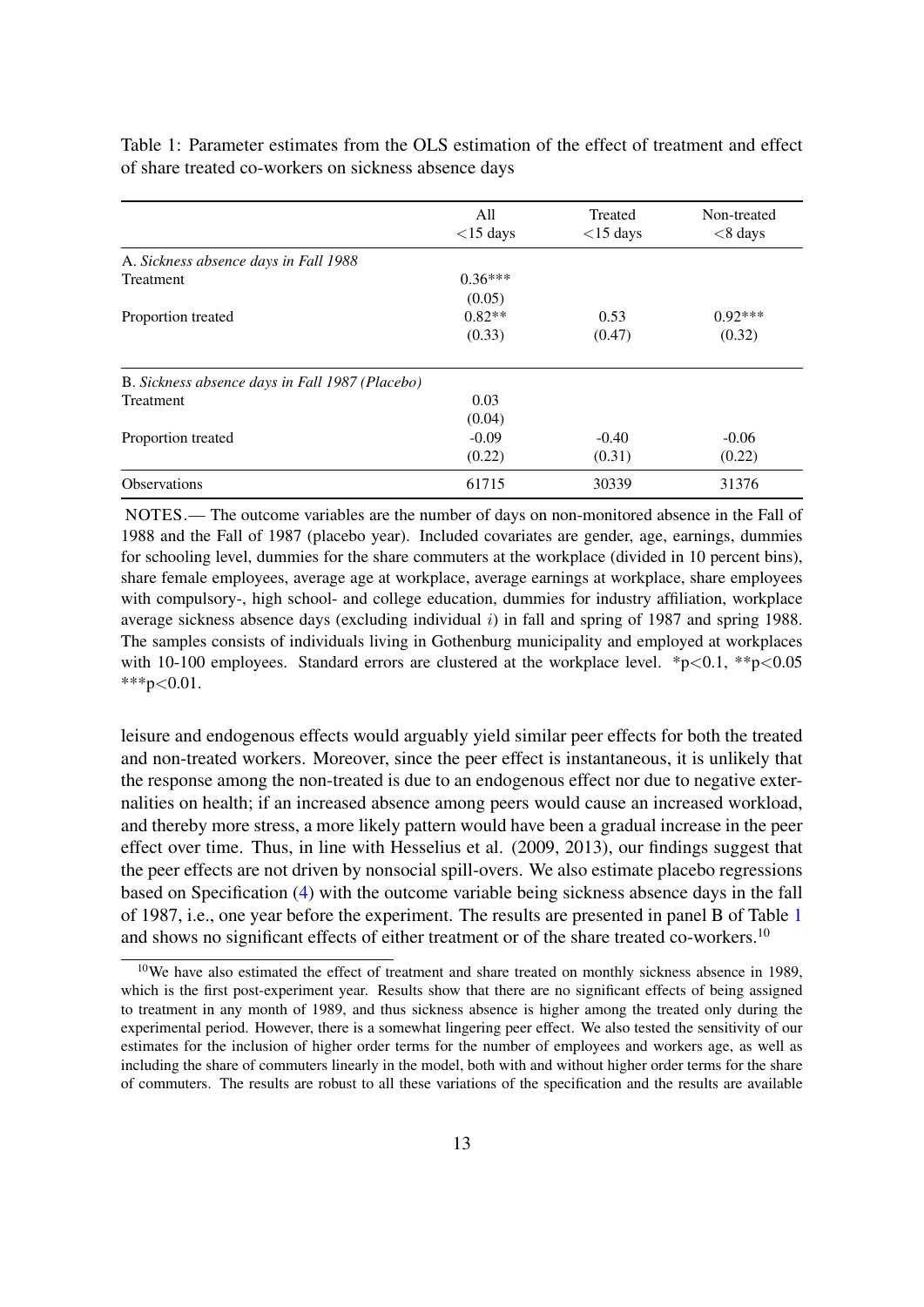#### 5.2 Heterogeneous responses by gender

Whether women are more other-regarding than men can in our setting be studied by simply analyzing whether the influence of peers differs in magnitude for male and female workers. If women care more about what others do, we expect the peer effect to be of greater importance for women than for men. To study whether women's social preferences are more situationally specific than men's, we can examine whether potential peer effects differ when taking into account who the peers are. Specifically, we study whether men and women are affected to the same extent by same-sex peers as those of the opposite gender.

Table [A4](#page-27-0) in the Appendix presents summary statistics separately for the male and female workers in our sample. In line with previous empirical findings, female workers have more days on sick leave compared to male workers, in both 1987 and 1988. However, the difference in work absence between the first and second half of 1988 is larger for male workers. Moreover, women earn significantly lower incomes compared to men, and are employed at workplaces with a larger share of female employees, lower average earnings, higher average educational level and a smaller share of commuting co-workers. Thus, the labor market is highly gender segregated, and the absence levels at the average woman's workplace is higher than that of the average male worker's.

Table [2](#page-16-0) presents the results from OLS regressions, based on Equation [\(4\)](#page-12-0), of the effect of being assigned to treatment and of the fraction of treated peers on the full sample, male and female workers, respectively. The effect of being assigned to treatment is larger for men than for women: being assigned to treatment increases male workers' absence by, on average, 0.46 days in the second half of 1988, whereas the corresponding increase among women is 0.28 days. The table also includes baseline absence days, which correspond to the average number of days spent in spells shorter than 15 days in the second half of 1987, i.e., one year before the experiment. Compared to the baseline absence, the increase in male workers' absence correspond to a 19 percent increase, and for women an increase of about 10 percent. Hence, the effect of decreased monitoring on shirking is almost twice as large for men compared to women.

One potential explanation for this result could be that male workers have a lower threshold to shirking compared to female workers. For instance, [Thoursie](#page-22-8) [\(2004\)](#page-22-8) studies moral hazard in the Swedish sickness insurance by estimating the change in the number of men and women who report sick during a popular sporting event, and provides evidence that the number of men who reported sick increased in order to watch sporting events on television. However, a stylized fact in the study of absenteeism is that women, on average, utilize the sickness insurance to a greater extent than men. Under the assumption that the health of women and men is the same, the difference in the effect of monitoring could also stem from men being less inclined to visit a doctor to obtain a certificate. Hence, decreasing the requirement would increase the absence more for male workers than for female workers.

Interestingly, the social interaction coefficient is larger in magnitude for female workers (and not statistically significant for men). In addition, we have also estimated the social interaction effects separately by treatment status and found that the estimated peer effect

upon request.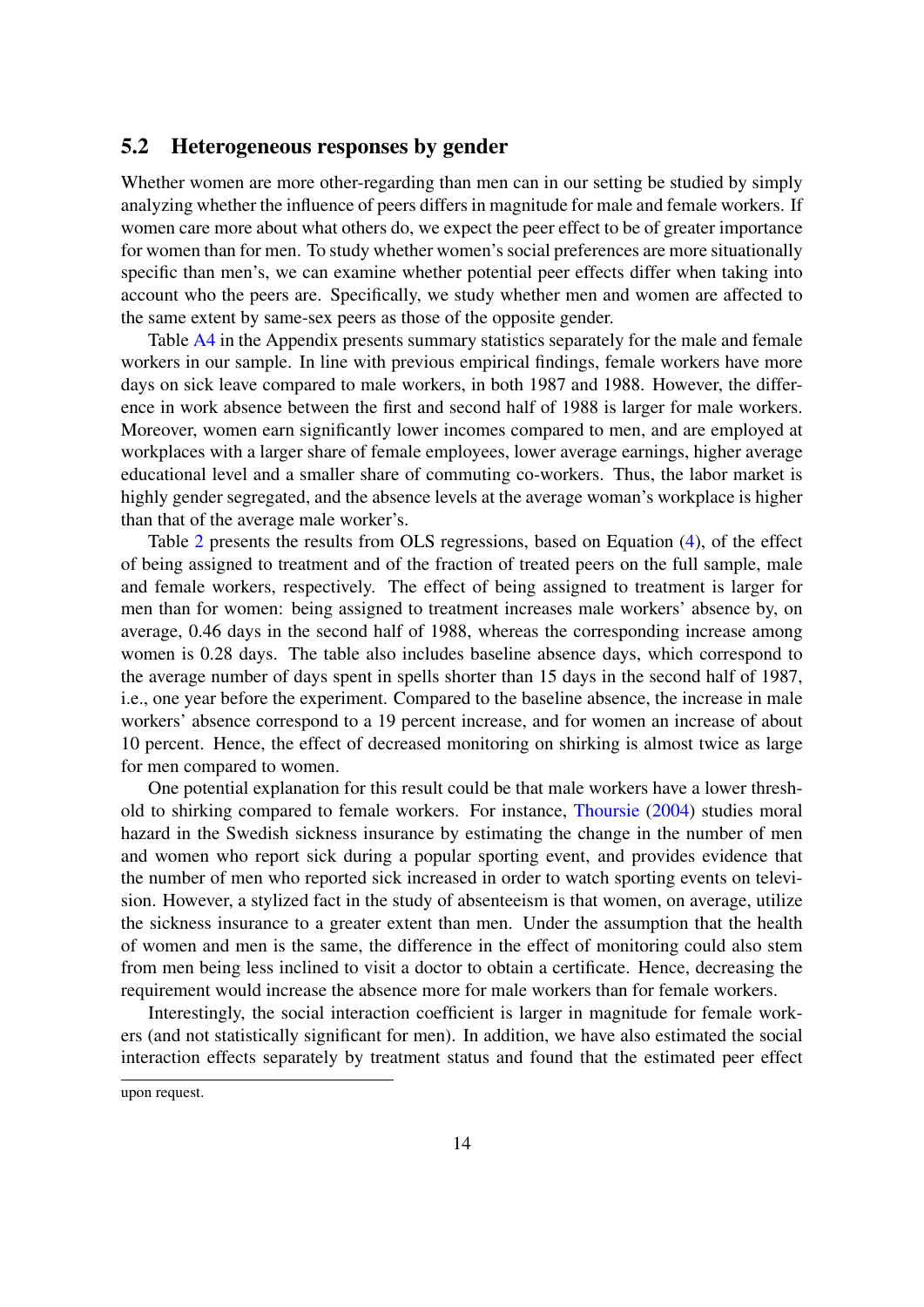for women is driven by female non-treated workers, who increase their non-monitored absence.<sup>11</sup> One interpretation of these findings is that women are indeed more socially minded than men: while women take their co-workers' behavior into account to a greater extent when deciding whether to shirk or not, men seem to be more constrained by formal monitoring in the absence decision.

Lastly, Table [A5](#page-28-0) in the Appendix presents "placebo estimates" where we estimate Equation [\(4\)](#page-12-0) on sickness absence days in the second half of 1987, i.e., one year before the experiment, separately for male and female workers. We find no significant effects of either treatment or of the fraction treated co-workers for any sub-sample.

<span id="page-16-0"></span>

|                       | All<br>$<$ 15 days | Male workers<br>$<$ 15 days | Female workers<br>$<$ 15 days |
|-----------------------|--------------------|-----------------------------|-------------------------------|
| <b>Treatment</b>      | $0.36***$          | $0.46***$                   | $0.28***$                     |
|                       | (0.05)             | (0.07)                      | (0.07)                        |
| Share treated         | $0.82**$           | 0.70                        | $1.00**$                      |
|                       | (0.33)             | (0.48)                      | (0.44)                        |
| Baseline absence days | 2.62               | 2.37                        | 2.86                          |
| <b>Observations</b>   | 61715              | 29826                       | 31889                         |

Table 2: Parameter estimates from the OLS estimation of the effect of treatment and effect of share treated co-workers on sickness absence days

NOTES.— The outcome variables are the number of days on sickness absence in spells that are shorter than 15 days in the Fall of 1988. Included covariates are age, earnings, dummies for schooling level, dummies for the share commuters at the workplace (divided in 10 percent bins), share female employees, average age at workplace, average earnings at workplace, share employees with compulsory-, high school- and college education, workplace average sickness absence days (excluding individual i) in fall and spring of 1987 and spring 1988. Standard errors are clustered at the workplace level. \*p<0.1, \*\*p<0.05 \*\*\*p<0.01.

## 5.3 Differential responses to peers by co-workers' gender

The results presented in the previous section show that the moral hazard effect is larger for male workers. Regarding the peer effects, the coefficient on the share treated colleagues is slightly larger in magnitude for female workers, and not statistically significant for men. The difference in the social interaction coefficient for men and women is, however, not statistically significant. Thus, we do not find any strong evidence that women are more socially minded than men in their shirking decision. Although women and men may be equally otherregarding on average, there may still be differences in how the social preferences of men and women differ depending on the social context.

Although we cannot change the social conditions in the experiment, we can study whether the social interaction effect among men and women differ when we take into consideration

<sup>&</sup>lt;sup>11</sup>These results are available upon request.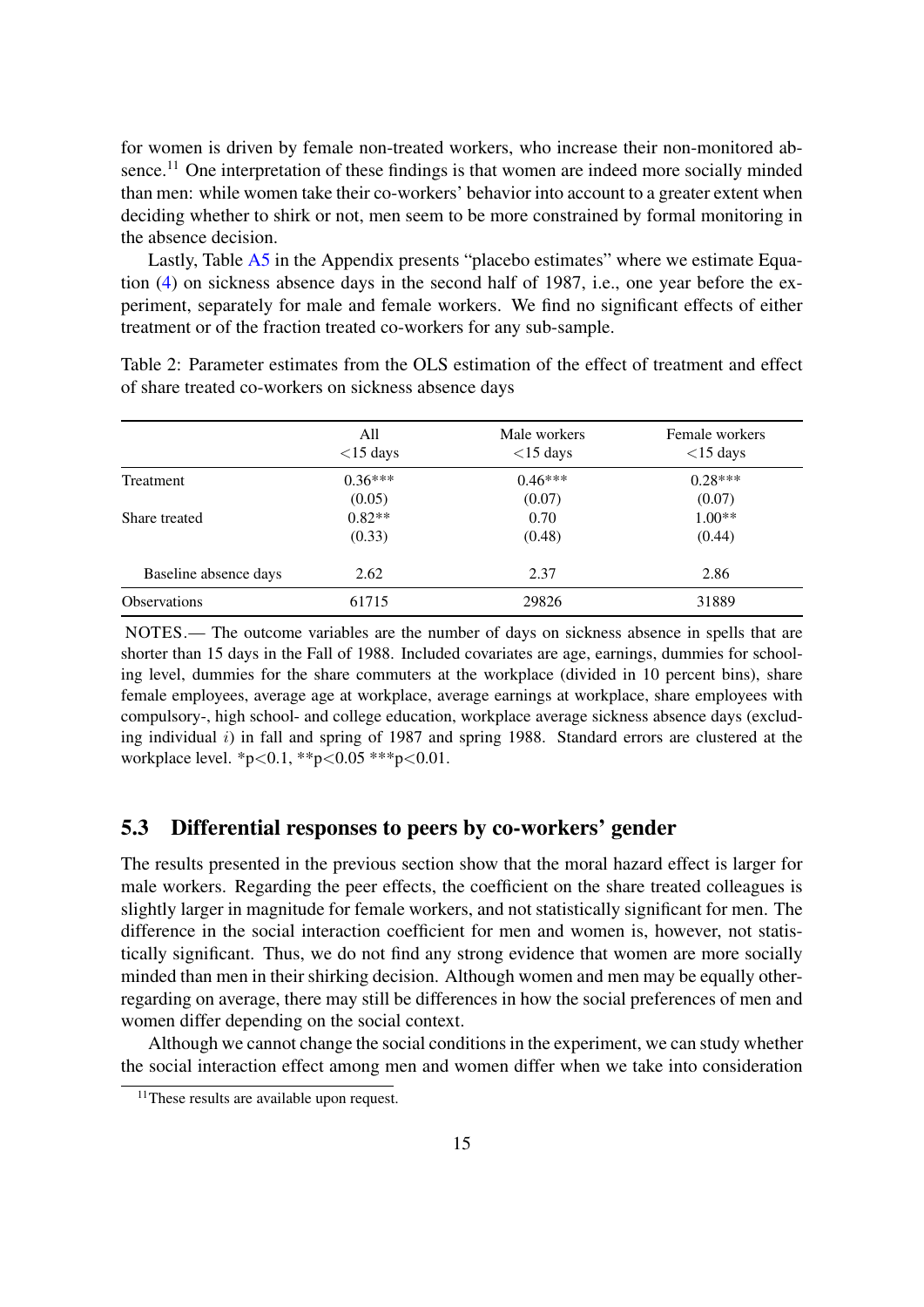the composition of the reference group. If women's social preferences are more situationally specific we would, for instance, expect to see that the peer effect differs for women depending on who their peers are, whereas the peer effect for men would be the same independently of who their co-workers are. To explore whether this is the case, we consider how the social interaction effect differs with the proportion treated workers that are women or men, respectively. That is, we study whether the similarity of peers matter for the magnitude of the social interaction effect, and whether it matters to a different extent for men and for women.<sup>12</sup> To this end, we decompose the fraction treated co-workers into two variables that measure the fractions of male and female treated workers, respectively. We then estimate Equation [\(4\)](#page-12-0) where the variable *Share treated* is replaced by the two new variables *Share treated men* and *Share treated women*.

The results are presented in Table [3,](#page-19-0) where columns (1) and (2) present the results for men and women, respectively, and include the same covariates as in the previous specifications. Looking at the results for women, the coefficient on the share of treated women is positive and statistically significant, suggesting that increasing the share of treated female co-workers from 0.25 to 0.75 increases women's absence by 0.65 days. The coefficient on the share of treated men, however, is small in magnitude and not statistically significant. Turning to the results for male workers in column (1), the pattern is the opposite: the coefficient on the share of treated women is negative, albeit not statistically significant, whereas the coefficient on the share of treated male co-workers is positive and significant, indicating that increasing the share of treated male peers from 0.25 to 0.75 increases male workers' absence by 0.54 days, on average. These evidence suggest that both male and female workers are sensitive to the behavior of their peers, but that not all peers have the same influence on individual behavior. Rather, men seem only affected by other men, and women by other women.

As mentioned previously, the Swedish labor market is highly gender segregated. Hence, one might be worried that these results simply reflect the fact that women are more exposed to other female workers and men more exposed to other male workers. The estimates presented in columns (1) and (2) include controls for the fraction of women at the workplace as well as dummy variables for industry affiliation. Nevertheless, also within workplaces there might be gender segregation in the types of occupations held by women and men. For example, female workers are perhaps more likely to hold occupations with administrative tasks, resulting in more frequent interaction with other administrative (female) staff. Ideally, we would like to control for occupations, on which we lack data. However, we can control for the field of education, as well as the combination of educational field and educational level. The latter is likely to take into account a large part of the variation in occupations across the genders. In columns (3) and (4) of Table [3](#page-19-0) we have included a full set of dummies for educational field (9 categories), and in columns (5) and (6) a full set of dummies for the combination of field and education (47 categories). As seen, the results are robust to

 $12$ The tendency of individuals to prefer associating with others that are similar to themselves has been documented as a relatively robust empirical observation [\(Currarini et al.](#page-21-12) [2009,](#page-21-12) [Mas & Moretti](#page-22-5) [2009\)](#page-22-5). For example, [Asphjell et al.](#page-21-13) [\(2013\)](#page-21-13) study peer effects within the workplace in fertility decisions and find that women's childbearing decisions are indeed affected by the fertility decisions of their co-workers, but the effect is entirely driven by other female peers.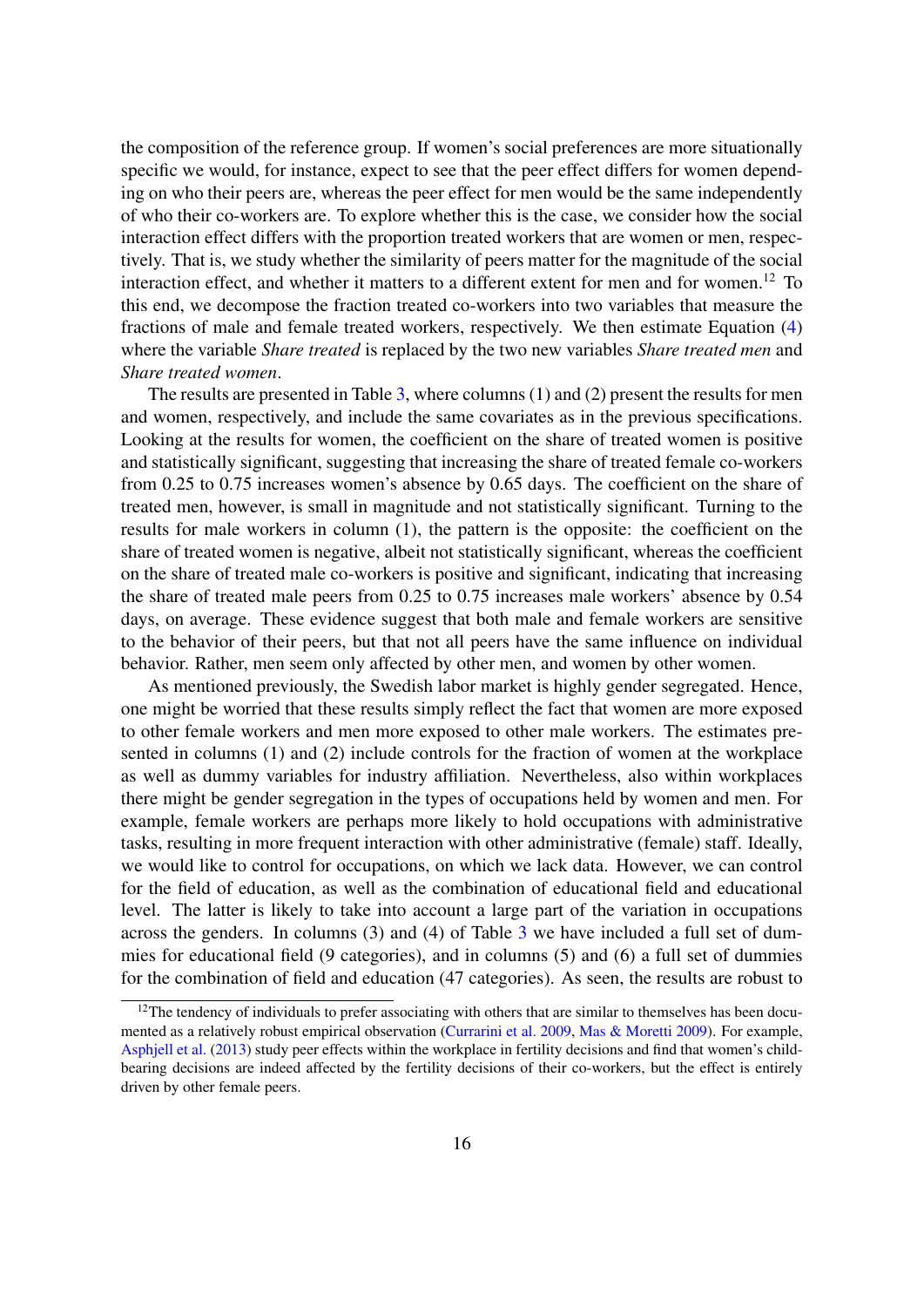the inclusion of both field of education as well as field- *and* level of education. Hence, the stronger influence of same-sex co-workers is not likely to be explained by gender-segregated workplaces. Rather, our results reflect the influence that (fe)male co-workers have on each other conditional on the potential exposure to same-sex colleagues.

That workers are mainly influenced by same-sex peers might also have interesting policy implications as it shows that social interaction effects are likely to be a function of the similarity of peers. For example, if individuals are more influenced by peers that are similar to themselves, potential spillover effects of policy interventions will arguably be more sizeable in homogenous groups than in groups with a more heterogenous population.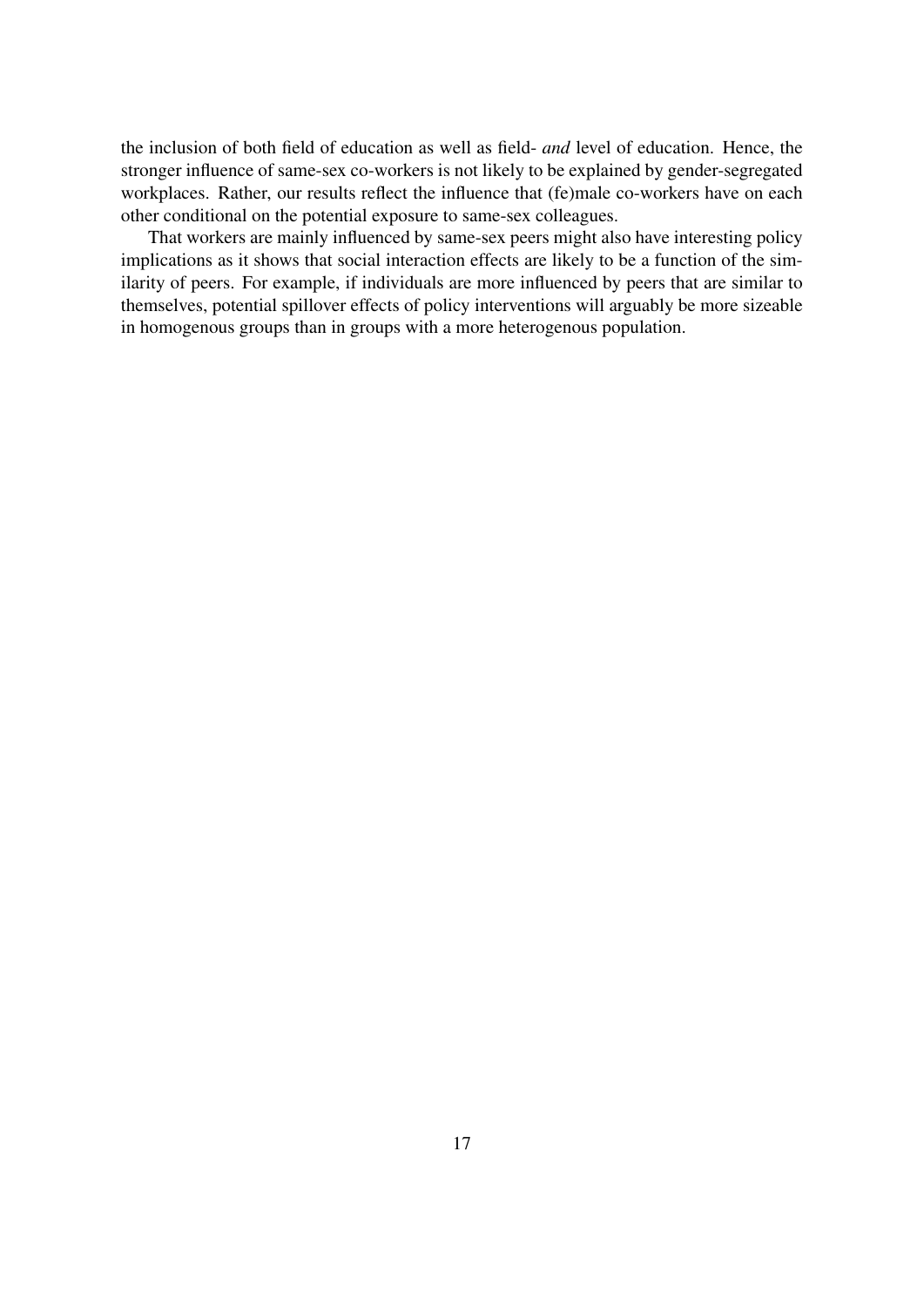|                                                 | (1)<br>Male<br>$<$ 15 days | (2)<br>Female<br>$<$ 15 days | (3)<br>Male<br>$<$ 15 days | (4)<br>Female<br>$<$ 15 days | (5)<br>Male<br>$<$ 15 days | (6)<br>Female<br>$<$ 15 days |
|-------------------------------------------------|----------------------------|------------------------------|----------------------------|------------------------------|----------------------------|------------------------------|
| Treatment                                       | $0.43***$                  | $0.28***$                    | $0.43***$                  | $0.28***$                    | $0.45***$                  | $0.27***$                    |
|                                                 | (0.07)                     | (0.07)                       | (0.07)                     | (0.07)                       | (0.07)                     | (0.07)                       |
| Share treated women                             | $-0.06$                    | $1.35***$                    | $-0.06$                    | $1.32***$                    | 0.01                       | 1.28**                       |
|                                                 | (0.65)                     | (0.50)                       | (0.65)                     | (0.50)                       | (0.65)                     | (0.50)                       |
| Share treated men                               | $1.08*$                    | 0.10                         | $1.15**$                   | 0.18                         | $1.19**$                   | 0.25                         |
|                                                 | (0.56)                     | (0.68)                       | (0.56)                     | (0.68)                       | (0.55)                     | (0.68)                       |
| Industry dummies<br>Field of education, 1 level | $\checkmark$               | ✓                            |                            |                              | ✓                          | ✓                            |
| Field of education, 2 levels                    |                            |                              |                            |                              |                            | ✓                            |
| <b>Observations</b>                             | 29826                      | 31889                        | 29826                      | 31889                        | 29826                      | 31889                        |

Table 3: Parameter estimates from the OLS estimation of the effect of treatment and effect of share treated men and share treatedwomen on sickness absence days separately by gender

NOTES.— The outcome variables are the number of days on sickness absence in spells that are shorter than 15 days in the Fall of 1988.Included covariates are age, earnings, dummies for schooling level, dummies for the share commuters at the workplace (divided in 10 percen<sup>t</sup>bins), share female employees, average age at workplace, average earnings at workplace, share employees with compulsory-, high school- and college education, workplace average sickness absence days (excluding individual <sup>i</sup>) in 1987 and 1988 and <sup>a</sup> full set of dummies for industryaffiliation. Standard errors are clustered at the workplace level.  $\frac{*p}{0.1}$ ,  $\frac{*p}{0.05}$   $\frac{***p}{0.01}$ .

<span id="page-19-0"></span>18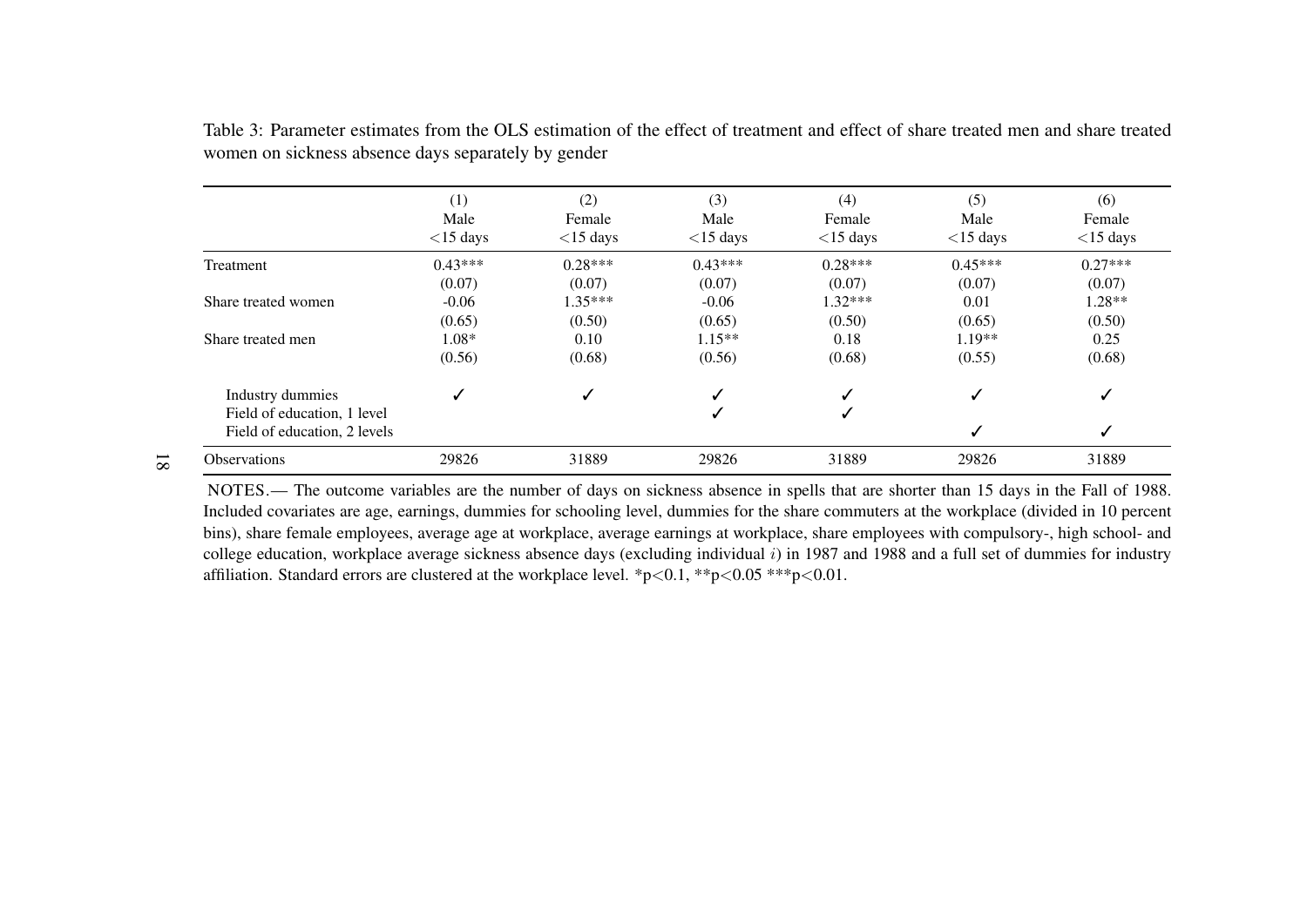## 6 Concluding discussion

In this paper, we exploit a setting in which peer effects are informative of social preferences to study whether there are differences in social preferences between the genders in determining shirking behavior. To this end, we use exogenous variation in co-workers' absence induced by a large scale social experiment that altered the incentives for short term sickness absence for nearly half of all workers in Gothenburg. The experiment increased the monitoring-free period of sickness absence from 7 to 14 days for the treated, which were randomly assigned, whereas the control group faced the usual restriction of 7 days of nonmonitored absence.

The experiment allows us to address the serious identification issues inherent in estimating peer effects, and to study the presence of social preferences. The latter is made possible due to there being no concern for externalities imposed on other workers from the increased shirking induced by the experiment, and that information sharing is unlikely to be a mechanism for the spillover effects. Thus, in the absence of social preferences, workers should not respond to their co-workers' behavior in their decision to be absent from work.

We find that decreased monitoring significantly increases non-monitored absence among treated workers. Second, we find significantly positive peer effects in shirking; non-treated workers increase their non-monitored absence in response to being exposed to treated peers. Third, we find that male workers increase their absence almost twice as much as female workers when monitoring decreases. Women's shirking behavior, on the other hand, seems slightly more responsive to peers compared to that of men's shirking. Interestingly, however, we find that men are only affected by their male peers, and women are only affected by their female peers. Decomposing the effect of the fraction treated peers into fractions of male and female treated peers shows that there is no significant difference between the effect of peers on male and female workers' absence. Instead, the entire peer effect among men is driven by the effect of treated male co-workers and vice versa for women. These results hold true even as we control for the fraction of women at the workplace, industry affiliation, as well as dummies taking into account both the field and level of education. Hence, the stronger influence of same-sex co-workers cannot be explained by gender-segregated workplaces. Our results reflect the influence that (fe)male co-workers have on each other conditional on the potential exposure to same-sex colleagues.

These findings cast some doubt on the hypothesis that women's social preferences are more malleable: both male and female workers care about their social context when context is defined by worker similarity. Thus, women's decisions do not seem to be more situationally specific than men's in our setting.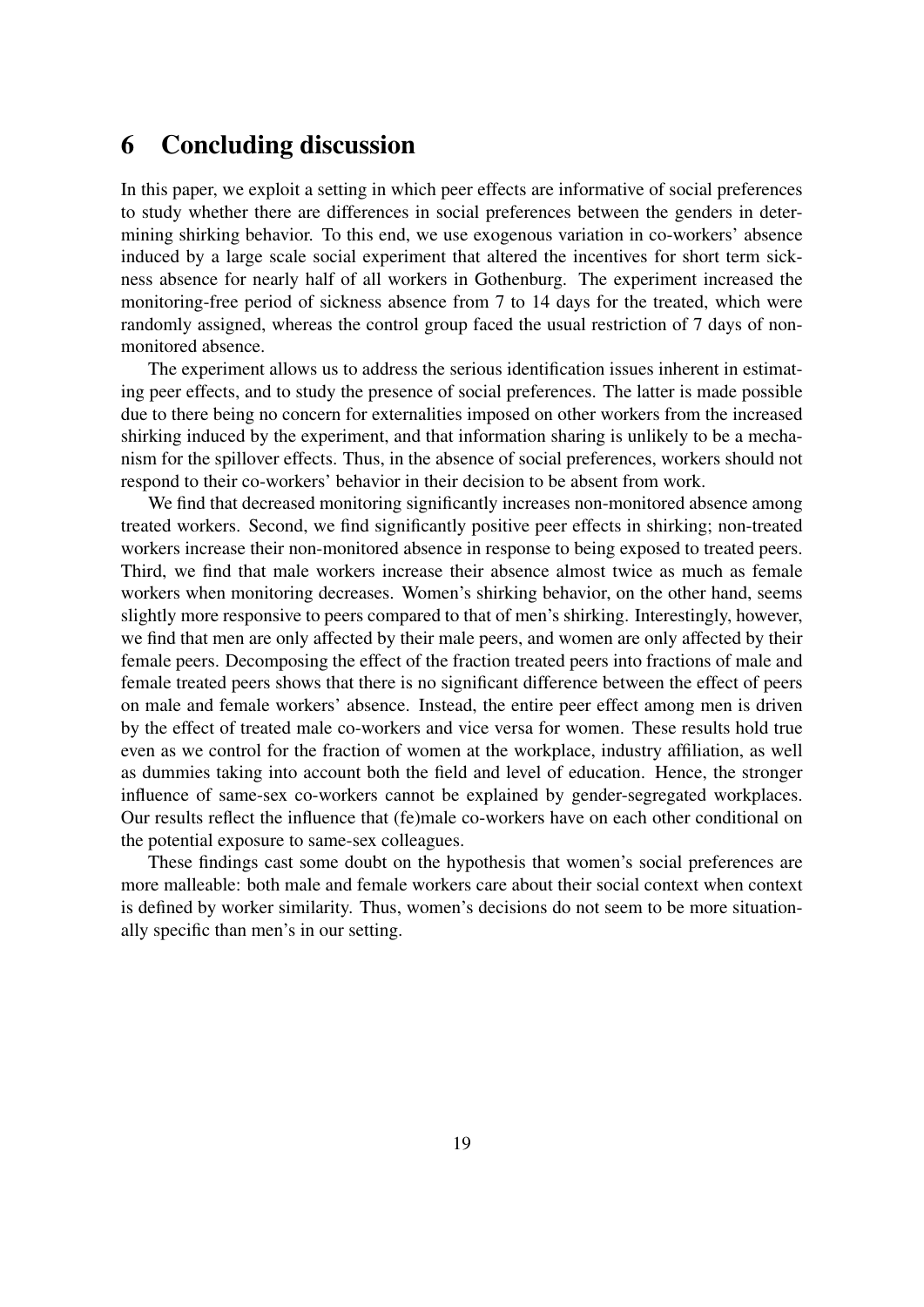## References

- <span id="page-21-5"></span>Angrist, J. (2013), The perils of peer effects, Working Paper 19774, National Bureau of Economic Research.
- <span id="page-21-13"></span>Asphjell, M. K., Hensvik, L. & Nilsson, J. P. (2013), Businesses, buddies and babies: social ties and fertility at work, Technical Report 8.
- <span id="page-21-8"></span>Bandiera, O., Barankay, I. & Rasul, I. (2005), 'Social preferences and the response to incentives: Evidence from personnel data', *The Quarterly Journal of Economics* 120(3), 917– 962.
- <span id="page-21-9"></span>Bandiera, O., Barankay, I. & Rasul, I. (2010), 'Social incentives in the workplace', *The Review of Economic Studies* 77(2), 417–458.
- <span id="page-21-0"></span>Bertrand, M. (2011), Chapter 17 - new perspectives on gender, Vol. 4, Part B of *Handbook of Labor Economics*, Elsevier, pp. 1543–1590.
- <span id="page-21-11"></span>Brock, W. A. & Durlauf, S. N. (2001), Chapter 54 interactions-based models, *in* J. Heckman & E. Leamer, eds, 'Handbook of econometrics', Vol. 5 of *Handbook of Econometrics*, Elsevier, pp. 3297 – 3380.
- <span id="page-21-1"></span>Croson, R. & Gneezy, U. (2009), 'Gender differences in preferences', *Journal of Economic Literature* 47(2), pp. 448–474.
- <span id="page-21-12"></span>Currarini, S., Jackson, M. O. & Pin, P. (2009), 'An economic model of friendship: Homophily, minorities, and segregation', *Econometrica* 77(4), 1003–1045.
- <span id="page-21-7"></span>Dahl, G. B., Løken, K. V. & Mogstad, M. (2012), Peer effects in program participation, Working Paper 18198, National Bureau of Economic Research.
- <span id="page-21-6"></span>Hartman, L., Hesselius, P. & Johansson, P. (2013), 'Effects of eligibility screening in the sickness insurance: Evidence from a field experiment', *Labour Economics* 20(0), 48–56.
- <span id="page-21-10"></span>Henrekson, M. & Persson, M. (2004), 'The effects on sick leave of changes in the sickness insurance system', *Journal of Labor Economics* 22(1), pp. 87–113.
- <span id="page-21-3"></span>Hesselius, P., Johansson, P. & Vikström, J. (2013), 'Social behaviour in work absence', *The Scandinavian Journal of Economics* 115(4), 995–1019.
- <span id="page-21-2"></span>Hesselius, P., Nilsson, J. P. & Johansson, P. (2009), 'Sick of your colleagues' absence?', *Journal of the European Economic Association* 7(2-3), 583–594.
- <span id="page-21-4"></span>Ichino, A. & Maggi, G. (2000), 'Work environment and individual background: Explaining regional shirking differentials in a large italian firm', *The Quarterly Journal of Economics* 115(3), 1057–1090.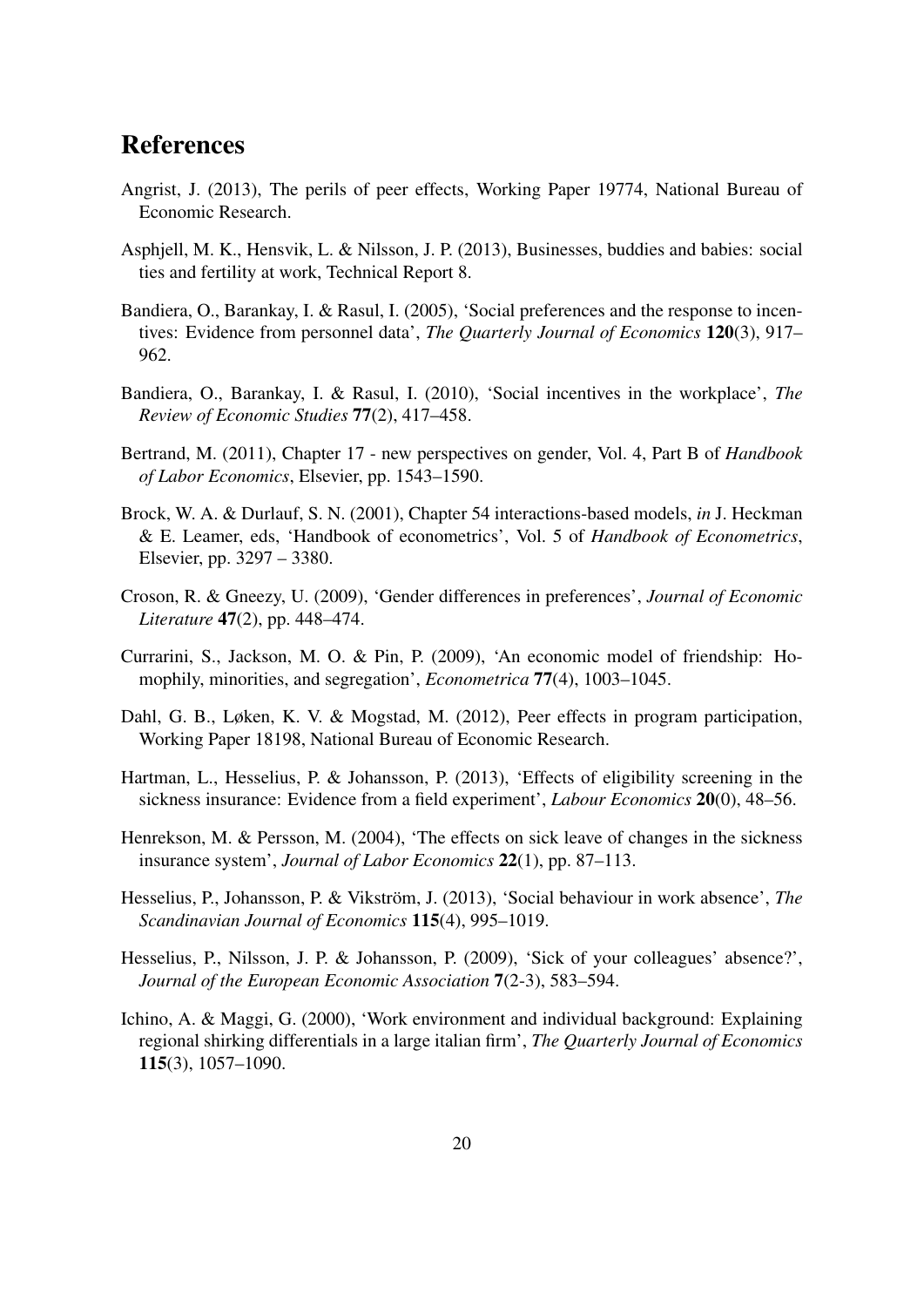- <span id="page-22-6"></span>Johansson, P. & Palme, M. (1996), 'Do economic incentives affect work absence? empirical evidence using swedish micro data', *Journal of Public Economics* 59(2), 195 – 218.
- <span id="page-22-7"></span>Johansson, P. & Palme, M. (2002), 'Assessing the effect of public policy on worker absenteeism', *The Journal of Human Resources* 37(2), pp. 381–409.
- <span id="page-22-0"></span>Johansson, P. & Palme, M. (2005), 'Moral hazard and sickness insurance', *Journal of Public Economics* 89(9-10), 1879–1890.
- <span id="page-22-4"></span>Lalive, R. & Cattaneo, M. A. (2009), 'Social interactions and schooling decisions', *The Review of Economics and Statistics* 91(3), 457–477.
- <span id="page-22-2"></span>Manski, C. F. (1993), 'Identification of endogenous social effects: The reflection problem', *The Review of Economic Studies* 60(3), 531–542.
- <span id="page-22-5"></span>Mas, A. & Moretti, E. (2009), 'Peers at work', *The American Economic Review* 99(1), 112– 145.
- <span id="page-22-3"></span>Moffitt, R. A. (2001), 'Policy interventions, low-level equilibria, and social interactions', *Social dynamics* pp. 45–82.
- <span id="page-22-8"></span>Thoursie, P. S. (2004), 'Reporting sick: are sporting events contagious?', *Journal of Applied Econometrics* 19(6), 809–823.
- <span id="page-22-1"></span>Ziebarth, N. R. & Karlsson, M. (2013), 'The effects of expanding the generosity of the statutory sickness insurance system', *Journal of Applied Econometrics* .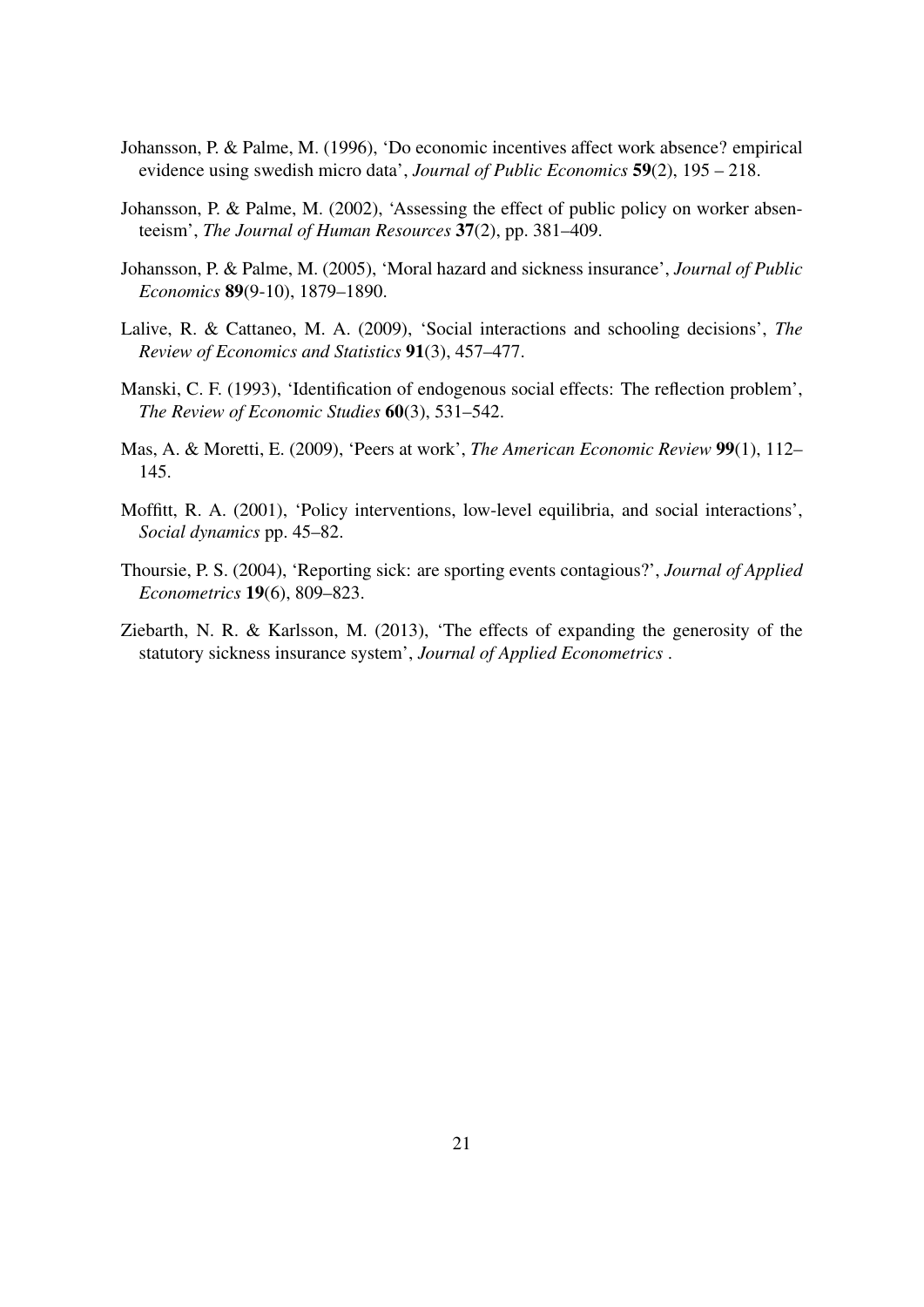# Appendix

<span id="page-23-0"></span>Figure A1: The proportion working in Gothenburg municipality (upper graph); proportion treated co-workers (middle graph); and the proportion treated (lower graph) against the kilometer distance between residence neighborhood and central Gothenburg.

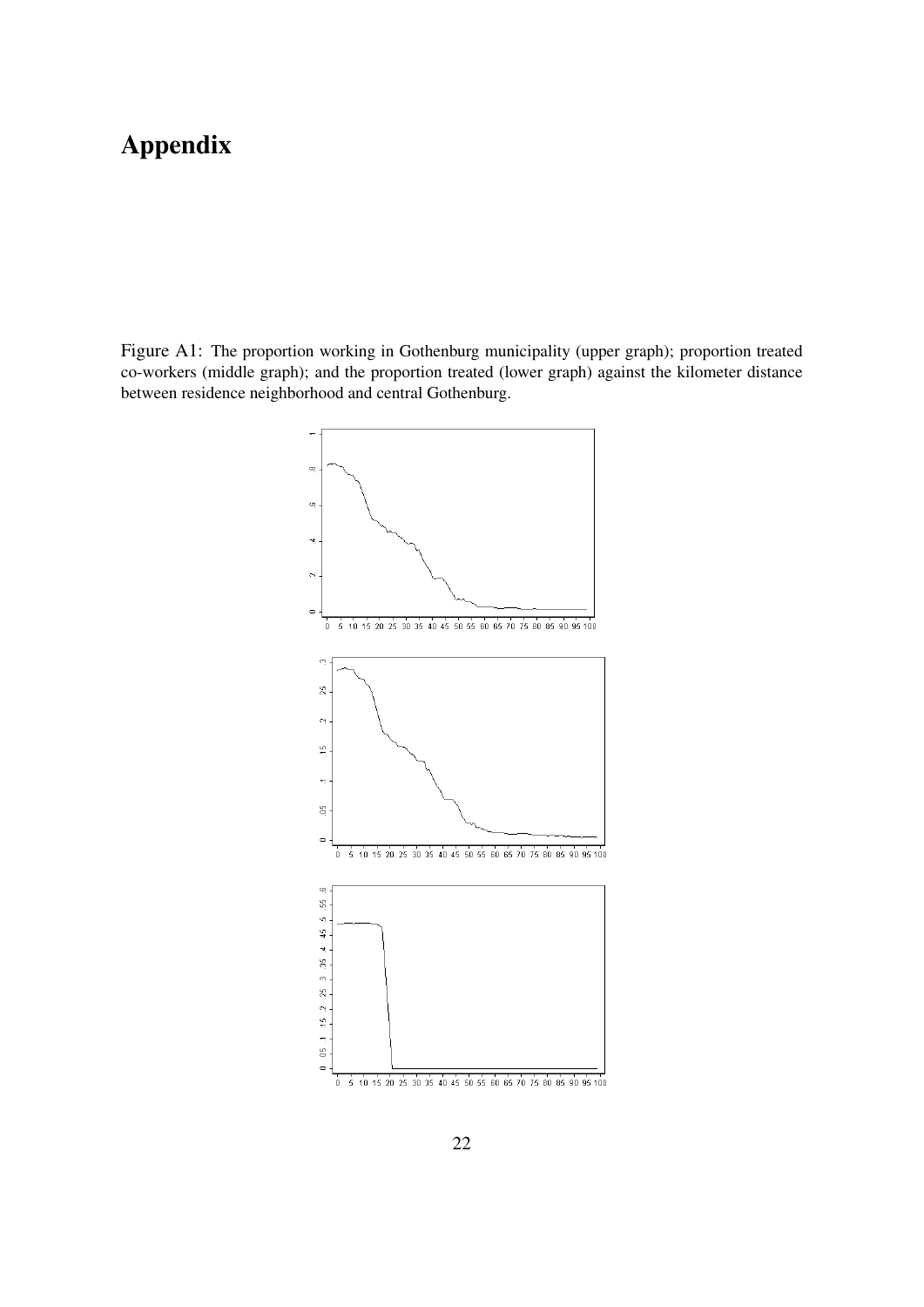<span id="page-24-0"></span>

|                                             | Control |           | Treated  |           |
|---------------------------------------------|---------|-----------|----------|-----------|
|                                             | Mean    | Std dev.  | Mean     | Std dev.  |
| <b>Individual characteristics</b>           |         |           |          |           |
| Absence days $<$ 15 day spells, Fall 1988   | 3.972   | (5.848)   | 4.380    | (6.637)   |
| Absence days $<$ 15 day spells, Spring 1988 | 3.444   | (5.381)   | 3.467    | (5.399)   |
| Absence days < 15 day spells, Fall 1987     | 2.607   | (4.786)   | 2.631    | (4.874)   |
| Absence days $<$ 15 day spells, Spring 1987 | 2.735   | (4.940)   | 2.687    | (4.892)   |
| Female                                      | 0.510   | (0.500)   | 0.508    | (0.500)   |
| Compulsory schooling                        | 0.282   | (0.450)   | 0.282    | (0.450)   |
| High school                                 | 0.443   | (0.497)   | 0.446    | (0.497)   |
| College                                     | 0.256   | (0.436)   | 0.254    | (0.435)   |
| Earnings in 1988, SEK                       | 98553.3 | (68934.1) | 99189.4  | (68901.3) |
| Age                                         | 36.35   | (12.69)   | 36.25    | (12.67)   |
| <b>Workplace characteristics</b>            |         |           |          |           |
| Share treated                               | 0.293   | (0.134)   | 0.302    | (0.141)   |
| Share commuters                             | 0.377   | (0.238)   | 0.382    | (0.240)   |
| Number of employees                         | 39.39   | (25.35)   | 39.52    | (25.47)   |
| Workplace average age                       | 36.58   | (5.899)   | 36.51    | (5.902)   |
| Workplace average earnings                  | 99562.5 | (37256.5) | 100103.0 | (37746.9) |
| Share employees with compulsory education   | 0.294   | (0.186)   | 0.293    | (0.187)   |
| Share employees with high school education  | 0.427   | (0.176)   | 0.426    | (0.176)   |
| Share employees with college education      | 0.233   | (0.250)   | 0.235    | (0.251)   |
| Share female employees                      | 0.507   | (0.313)   | 0.504    | (0.311)   |
| Workplace average sickdays, Fall 1988       | 3.975   | (1.922)   | 3.976    | (1.941)   |
| Workplace average sickdays, Spring 1988     | 3.357   | (1.651)   | 3.346    | (1.643)   |
| Workplace average sickdays, Fall 1987       | 2.557   | (1.387)   | 2.541    | (1.380)   |
| Workplace average sickdays, Spring 1987     | 2.664   | (1.350)   | 2.647    | (1.350)   |

Table A1: Summary statistics by treatment status

NOTES.— The table presents means and standard deviations (in parentheses) of individual and workplace characteristics. The sample consists of workers living in Gothenburg municipality and working at workplaces with 10-100 employees.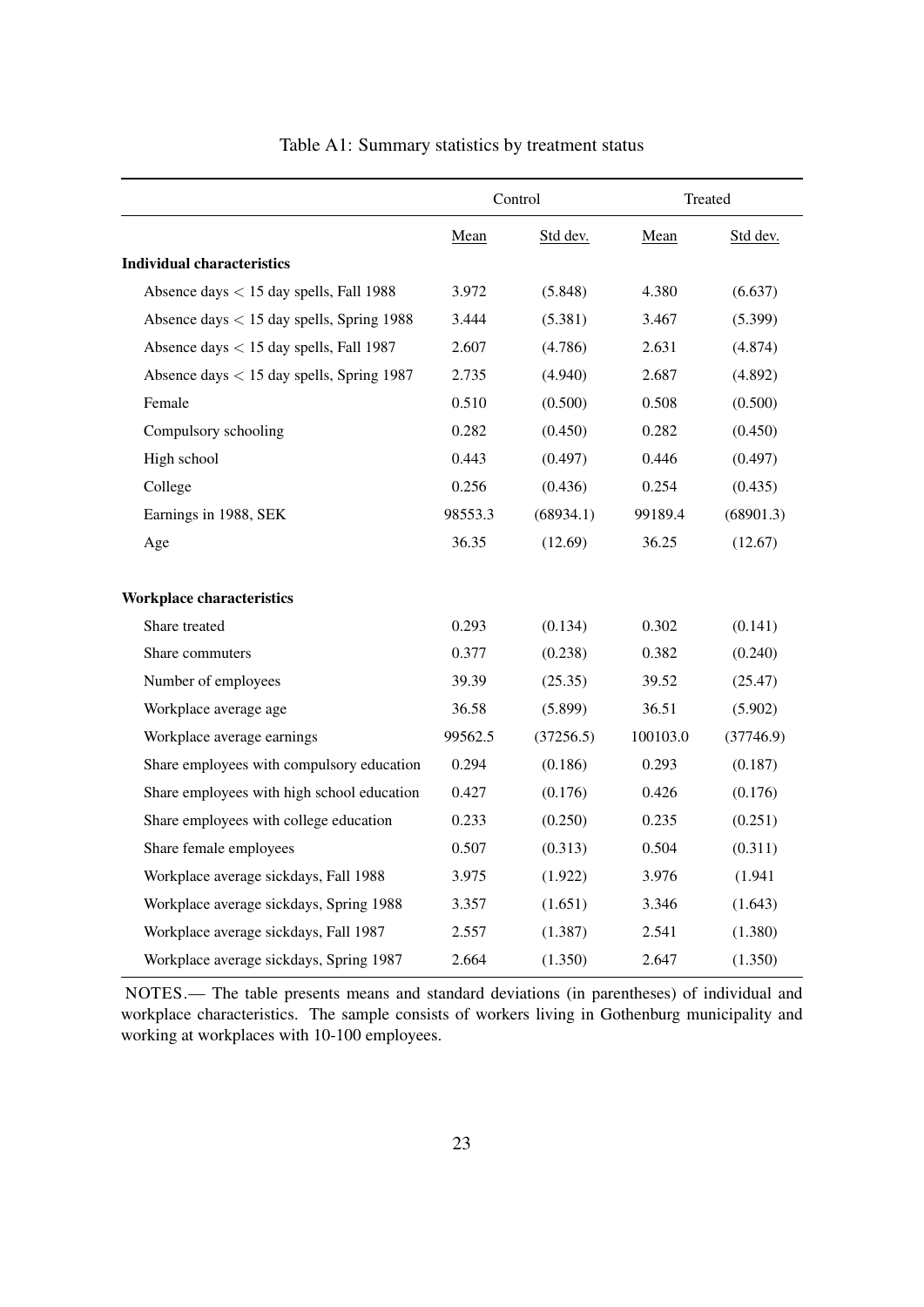<span id="page-25-0"></span>

|                                             | (1)       | (2)           | (3)           | (4)       |
|---------------------------------------------|-----------|---------------|---------------|-----------|
|                                             | $<13\%$   | $13\% - 28\%$ | $28\% - 35\%$ | >35%      |
| <b>Individual characteristics</b>           |           |               |               |           |
| Absence days $<$ 15 day spells, Fall 1988   | 3.714     | 4.195         | 4.219         | 4.651     |
|                                             | (5.887)   | (6.247)       | (6.276)       | (6.607)   |
| Absence days $<$ 15 day spells, Spring 1988 | 3.061     | 3.395         | 3.570         | 3.872     |
|                                             | (5.017)   | (5.362)       | (5.478)       | (5.715)   |
| Absence days $<$ 15 day spells, Fall 1987   | 2.293     | 2.680         | 2.642         | 2.926     |
|                                             | (4.475)   | (4.952)       | (4.836)       | (5.078)   |
| Absence days $<$ 15 day spells, Spring 1987 | 2.373     | 2.711         | 2.811         | 3.018     |
|                                             | (4.534)   | (4.880)       | (5.002)       | (5.268)   |
| Female                                      | 0.405     | 0.447         | 0.548         | 0.654     |
|                                             | (0.491)   | (0.497)       | (0.498)       | (0.476)   |
| Compulsory schooling                        | 0.262     | 0.286         | 0.289         | 0.296     |
|                                             | (0.440)   | (0.452)       | (0.453)       | (0.456)   |
| High school                                 | 0.461     | 0.479         | 0.428         | 0.408     |
|                                             | (0.498)   | (0.500)       | (0.495)       | (0.491)   |
| College                                     | 0.263     | 0.217         | 0.263         | 0.275     |
|                                             | (0.441)   | (0.412)       | (0.440)       | (0.446)   |
| Earnings in 1988, SEK                       | 104915.4  | 102790.1      | 98076.4       | 88491.7   |
|                                             | (74070.6) | (70842.9)     | (67552.0)     | (60157.2) |
| Age                                         | 35.57     | 36.17         | 37.03         | 36.57     |
|                                             | (12.35)   | (12.73)       | (12.87)       | (12.78)   |
|                                             |           |               |               |           |
| Workplace characteristics                   |           |               |               |           |
| Share treated                               | 0.127     | 0.278         | 0.351         | 0.466     |
|                                             | (0.0783)  | (0.0237)      | (0.0220)      | (0.0648)  |
| Share commuters                             | 0.642     | 0.365         | 0.281         | 0.180     |
|                                             | (0.240)   | (0.127)       | (0.110)       | (0.105)   |
| Number of employees                         | 36.55     | 41.00         | 44.24         | 36.60     |
|                                             | (25.14)   | (24.41)       | (25.45)       | (25.82)   |
| Workplace average age                       | 36.40     | 36.19         | 37.05         | 36.57     |
|                                             | (5.907)   | (5.840)       | (5.882)       | (5.938)   |
| Workplace average earnings                  | 106121.6  | 103926.7      | 99516.2       | 88510.3   |
|                                             | (38503.1) | (38019.8)     | (37549.3)     | (32857.4) |
| Share employees with compulsory education   | 0.302     | 0.288         | 0.288         | 0.293     |
|                                             | (0.185)   | (0.182)       | (0.184)       | (0.195)   |
| Share employees with high school education  | 0.450     | 0.457         | 0.410         | 0.385     |
|                                             | (0.179)   | (0.168)       | (0.177)       | (0.169)   |
| Share employees with college education      | 0.210     | 0.210         | 0.253         | 0.269     |
|                                             | (0.241)   | (0.228)       | (0.265)       | (0.262)   |
| Share female employees                      | 0.418     | 0.433         | 0.541         | 0.648     |
|                                             | (0.295)   | (0.302)       | (0.303)       | (0.292)   |
| Workplace average sickdays, Fall 1988       | 3.471     | 3.952         | 4.064         | 4.515     |
|                                             | (1.635)   | (1.843)       | (1.900)       | (2.201)   |
| Workplace average sickdays, Spring 1988     | 2.975     | 3.297         | 3.427         | 3.782     |
|                                             | (1.472)   | (1.623)       | (1.577)       | (1.817)   |
| Workplace average sickdays, Fall 1987       | 2.260     | 2.556         | 2.577         | 2.862     |
|                                             | (1.266)   | (1.397)       | (1.314)       | (1.495)   |
| Workplace average sickdays, Spring 1987     | 2.365     | 2.624         | 2.717         | 2.973     |
|                                             | (1.216)   | (1.311)       | (1.270)       | (1.531)   |
|                                             | 24        |               |               |           |

#### Table A2: Summary statistics by share of treated co-workers

NOTES.— The table presents means and standard deviations (in parentheses) of individual and workplace characteristics for individuals with different proportions of treated co-workers, where the subgroups are defined by the 25th, 50th, and 75th percentiles.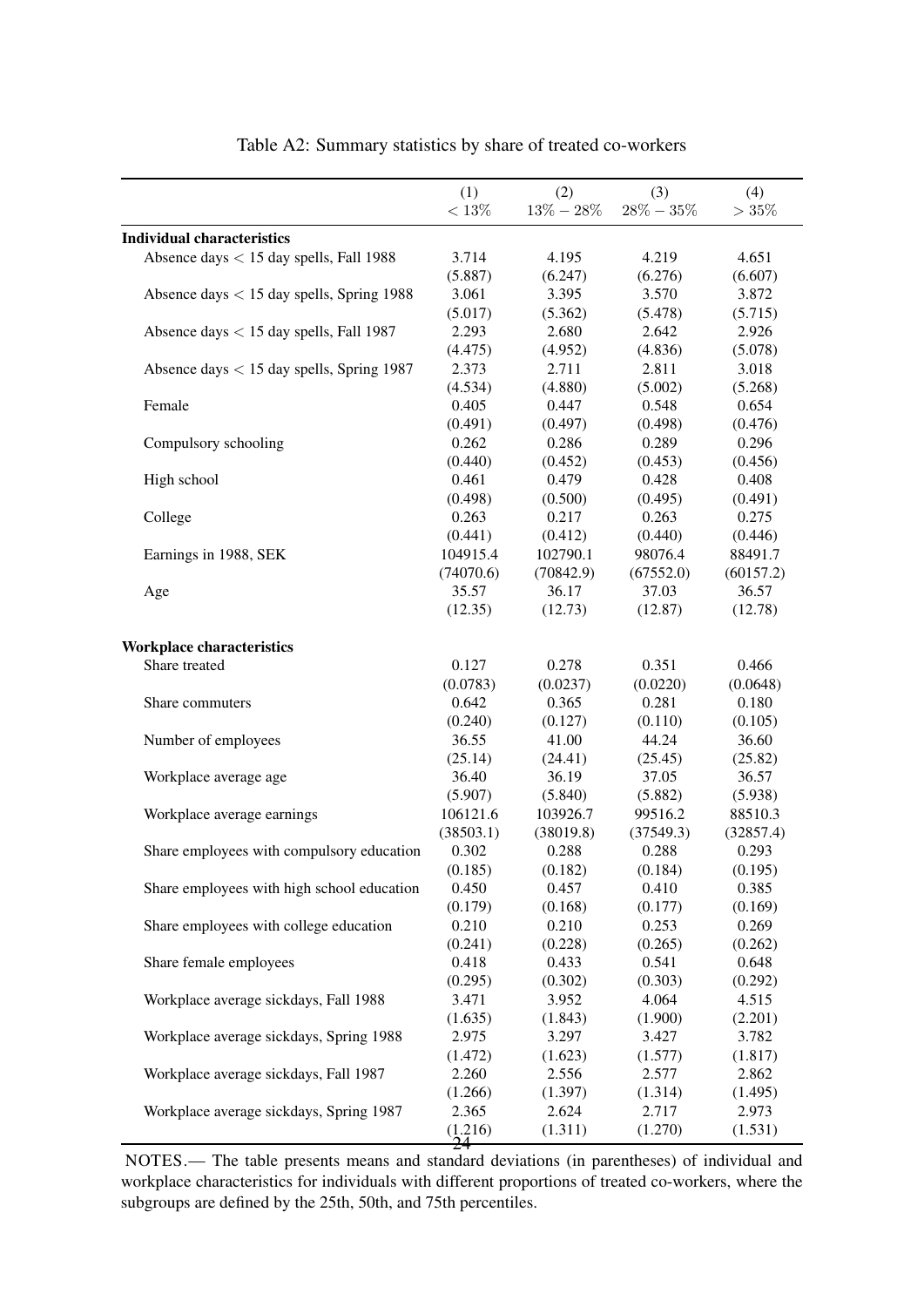<span id="page-26-0"></span>

|           | Treatment | Proportion treated |
|-----------|-----------|--------------------|
| January   | $-0.01$   | $-0.06$            |
|           | (0.01)    | (0.08)             |
| February  | 0.00      | $-0.08$            |
|           | (0.01)    | (0.09)             |
| March     | 0.01      | 0.08               |
|           | (0.01)    | (0.09)             |
| April     | $0.02*$   | $-0.10$            |
|           | (0.01)    | (0.09)             |
| May       | $-0.01$   | 0.11               |
|           | (0.01)    | (0.08)             |
| June      | 0.01      | $0.30***$          |
|           | (0.01)    | (0.08)             |
| July      | $0.06***$ | $0.19**$           |
|           | (0.01)    | (0.09)             |
| August    | $0.06***$ | 0.15               |
|           | (0.01)    | (0.10)             |
| September | $0.05***$ | 0.14               |
|           | (0.02)    | (0.10)             |
| October   | $0.06***$ | $0.25**$           |
|           | (0.02)    | (0.10)             |
| November  | $0.06***$ | 0.06               |
|           | (0.02)    | (0.10)             |
| December  | $0.08***$ | 0.04               |
|           | (0.02)    | (0.13)             |

Table A3: Parameter estimates from the OLS estimation of the effect of treatment and effect of share treated co-workers on monthly sickness absence days in 1988

NOTES.— The outcome variables are the number of days on sickness absence in spells that are shorter than 15-days in each month of 1988. Included covariates are gender, age, earnings, dummies for schooling level, dummies for the share commuters at the workplace (divided in 10 percent bins), share female employees, average age at workplace, average earnings at workplace, share employees with compulsory-, high school- and college education, dummies for industry affiliation, workplace average sickness absence days (excluding individual  $i$ ) in fall and spring of 1987 and spring 1988. The samples consists of individuals living in Gothenburg municipality and employed at workplaces with 10-100 employees. Standard errors are clustered at the workplace level.  $*p<0.1$ ,  $*p<0.05$ \*\*\*p<0.01.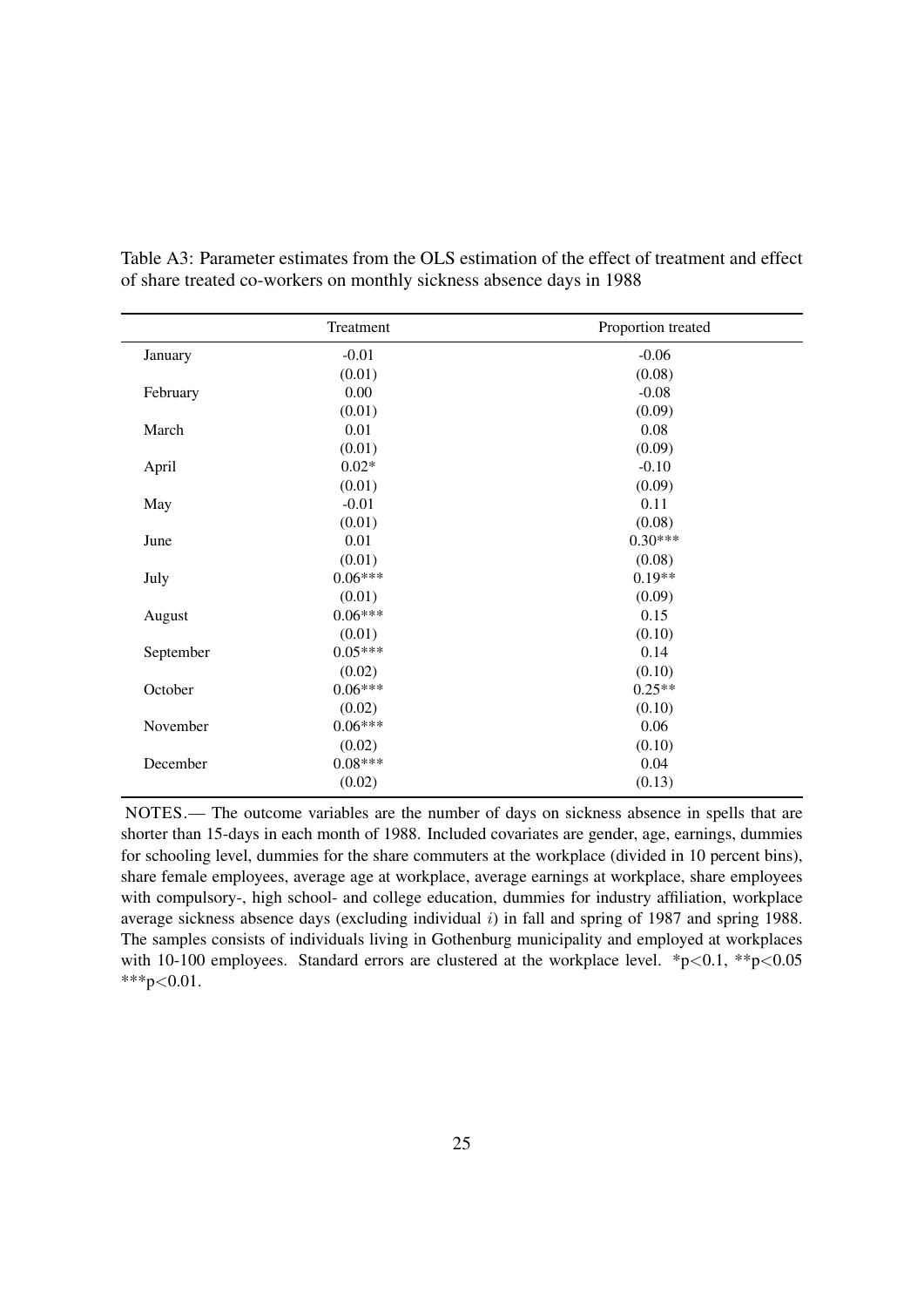<span id="page-27-0"></span>

|                                            | Male     |           | Female  |           |
|--------------------------------------------|----------|-----------|---------|-----------|
|                                            | Mean     | Std dev.  | Mean    | Std dev.  |
| <b>Individual characteristics</b>          |          |           |         |           |
| Absence days < 15 day spells, Fall 1988    | 3.900    | (6.307)   | 4.436   | (6.187)   |
| Absence days < 15 day spells, Spring 1988  | 3.136    | (5.319)   | 3.764   | (5.440)   |
| Absence days < 15 day spells, Fall 1987    | 2.367    | (4.720)   | 2.863   | (4.920)   |
| Absence days < 15 day spells, Spring 1987  | 2.447    | (4.722)   | 2.967   | (5.084)   |
| Compulsory schooling                       | 0.274    | (0.446)   | 0.290   | (0.454)   |
| High school                                | 0.471    | (0.499)   | 0.421   | (0.494)   |
| College                                    | 0.233    | (0.423)   | 0.276   | (0.447)   |
| Earnings in 1988, SEK                      | 117900.1 | (81158.3) | 80476.1 | (47821.3) |
| Age                                        | 35.87    | (12.53)   | 36.71   | (12.81)   |
| Workplace characteristics                  |          |           |         |           |
| Share treated                              | 0.272    | (0.132)   | 0.322   | (0.137)   |
| Share commuters                            | 0.433    | (0.232)   | 0.328   | (0.235)   |
| Number of employees                        | 39.97    | (25.29)   | 38.95   | (25.52)   |
| Workplace average age                      | 36.07    | (5.682)   | 37.00   | (6.070)   |
| Workplace average earnings                 | 106964.6 | (38012.9) | 92933.2 | (35664.6) |
| Share employees with compulsory education  | 0.310    | (0.179)   | 0.277   | (0.192)   |
| Share employees with high school education | 0.456    | (0.167)   | 0.399   | (0.179)   |
| Share employees with college education     | 0.180    | (0.222)   | 0.285   | (0.264)   |
| Share female employees                     | 0.312    | (0.242)   | 0.693   | (0.251)   |
| Workplace average sickdays, Fall 1988      | 3.899    | (1.894)   | 4.049   | (1.964)   |
| Workplace average sickdays, Spring 1988    | 3.243    | (1.556)   | 3.456   | (1.723)   |
| Workplace average sickdays, Fall 1987      | 2.485    | (1.333)   | 2.612   | (1.428)   |
| Workplace average sickdays, Spring 1987    | 2.561    | (1.248)   | 2.747   | (1.437)   |

Table A4: Summary statistics by gender

NOTES.— The table presents means and standard deviations (in parentheses) of individual and workplace characteristics for male and female workers separately. The sample consists of workers living in Gothenburg municipality and working at workplaces with 10-100 employees.